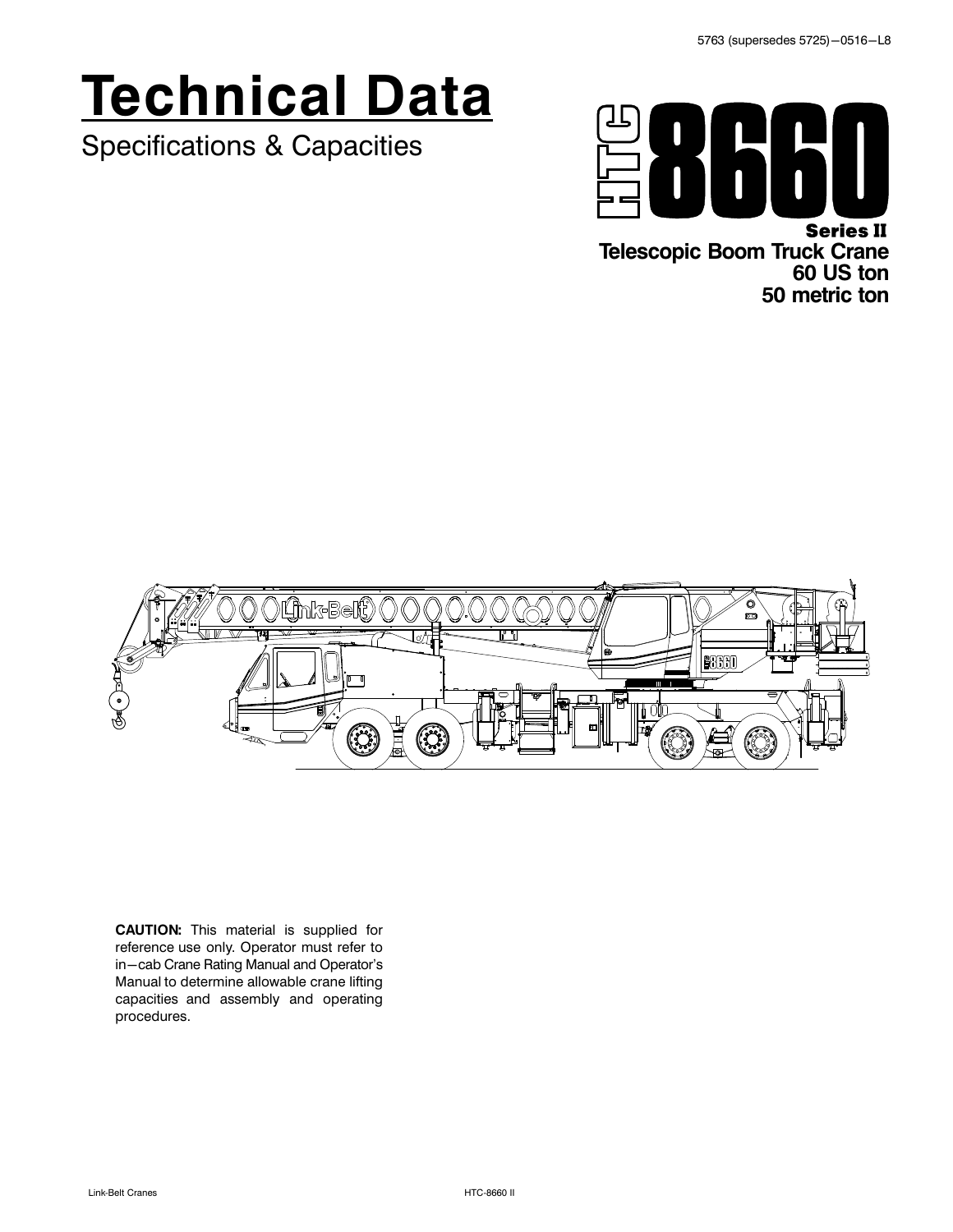5763 (supersedes 5725)-0516-L8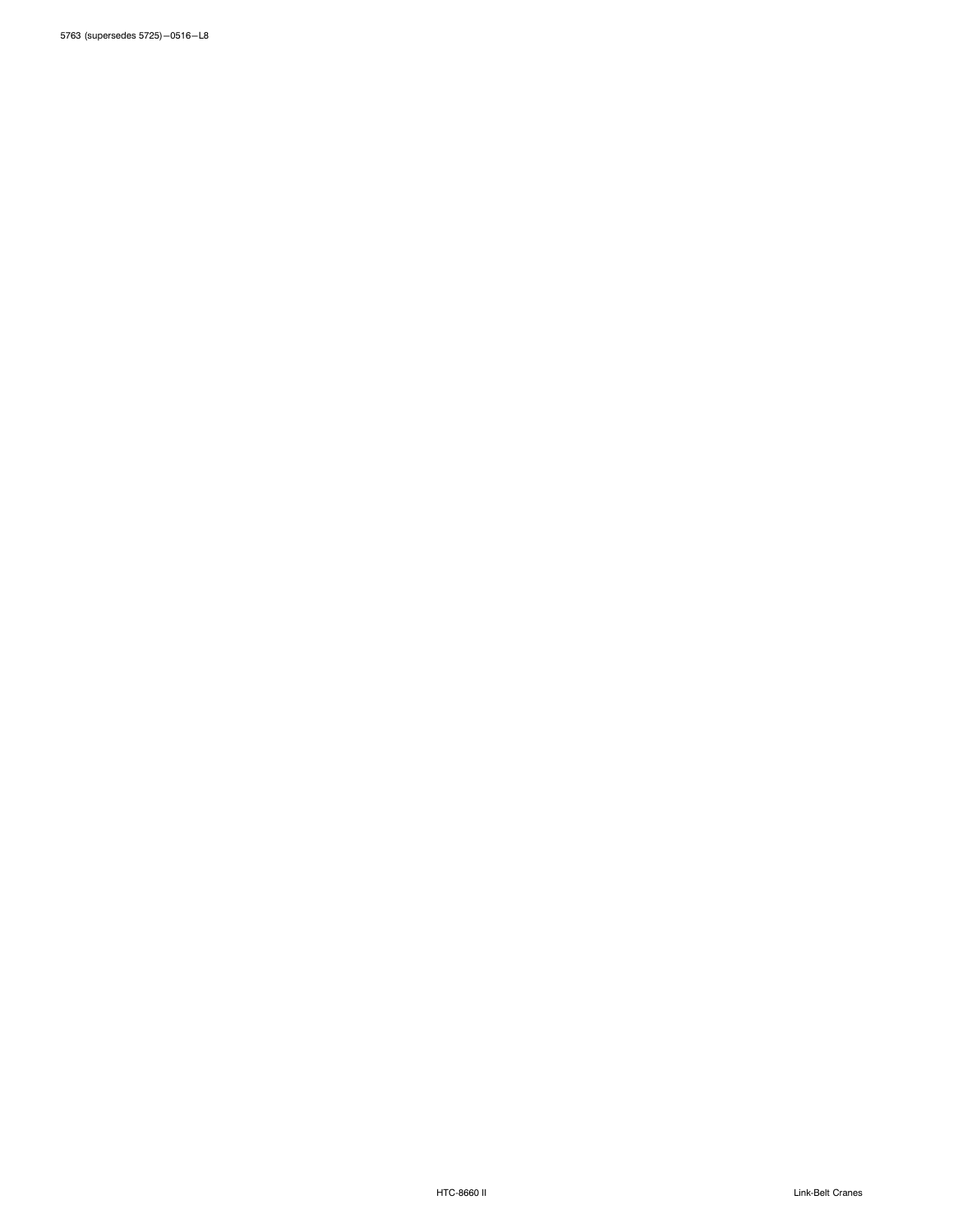## **Table Of Contents**

|    | 1              |
|----|----------------|
|    | 1              |
|    |                |
|    |                |
|    |                |
|    | 1              |
|    | 1              |
|    | 2              |
|    | $\overline{2}$ |
|    | 3              |
|    | 3              |
|    | 3              |
|    | 3              |
|    | 3              |
|    | 4              |
|    | 4              |
|    | 4              |
|    | 4              |
|    | 4              |
|    | 4              |
|    | 4              |
|    | 4              |
|    | 4              |
|    | 5              |
|    | 5              |
|    | 5              |
|    | 5              |
|    | 5              |
|    | 6              |
|    | 6              |
|    | 7              |
|    | 8              |
|    | 9              |
|    | 9              |
| 10 |                |
| 11 |                |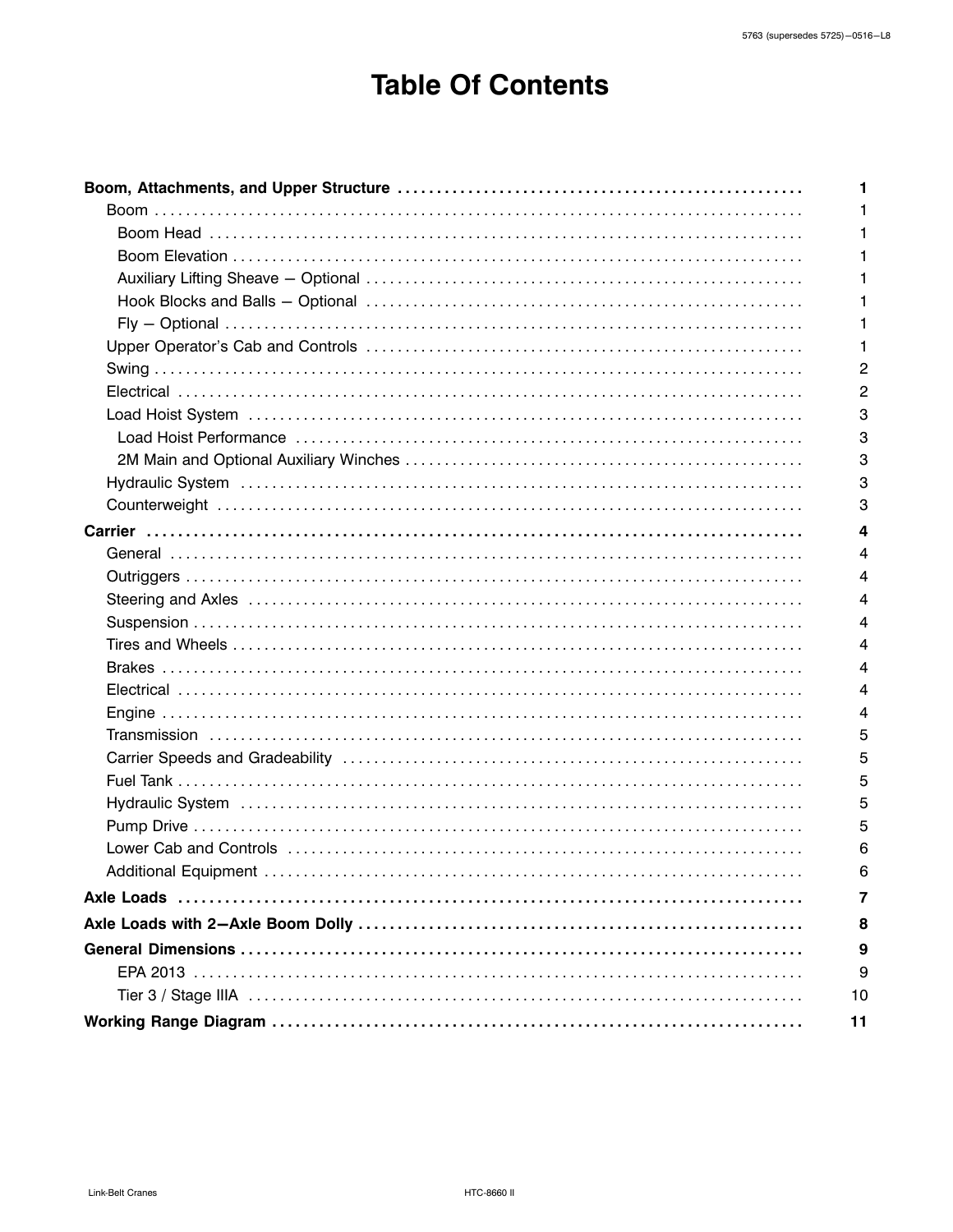|                                                                                                                                                          | 12       |
|----------------------------------------------------------------------------------------------------------------------------------------------------------|----------|
|                                                                                                                                                          | 13       |
| 11,500 lb Counterweight - Fully Extended Outriggers - 360° Rotation                                                                                      | 13       |
| 11,500 lb Counterweight - On Tires - Stationary - Boom Centered Over Rear                                                                                | 14       |
| 11,500 lb Counterweight - On Tires - Pick & Carry (1 mph) - Boom Centered Over Rear                                                                      | 14       |
|                                                                                                                                                          | 15       |
| 15,100 lb Counterweight - Fully Extended Outriggers - 360° Rotation                                                                                      | 15       |
| 15,100 lb Counterweight - On Tires - Stationary - Boom Centered Over Rear                                                                                | 16       |
| 15,100 lb Counterweight - On Tires - Pick & Carry (1 mph) - Boom Centered Over Rear                                                                      | 16       |
|                                                                                                                                                          | 17       |
| 11,500 lb Counterweight - Fully Extended Outriggers - 360° Rotation                                                                                      | 17       |
|                                                                                                                                                          | 17       |
|                                                                                                                                                          | 17       |
|                                                                                                                                                          | 17       |
| 15,100 lb Counterweight - Fully Extended Outriggers - 360° Rotation                                                                                      | 18       |
|                                                                                                                                                          | 18       |
|                                                                                                                                                          | 18       |
|                                                                                                                                                          | 18       |
|                                                                                                                                                          | 19       |
|                                                                                                                                                          | 19       |
| 5.2t Counterweight - On Tires - Stationary - Boom Centered Over Rear                                                                                     | 20       |
| 5.2t Counterweight - On Tires - Pick & Carry (1.6km/h) - Boom Centered Over Rear                                                                         | 20       |
|                                                                                                                                                          | 21<br>22 |
| 6.8t Counterweight - On Tires - Stationary - Boom Centered Over Rear<br>6.8t Counterweight - On Tires - Pick & Carry (1.6km/h) - Boom Centered Over Rear | 22       |
|                                                                                                                                                          |          |
|                                                                                                                                                          | 23       |
|                                                                                                                                                          | 23<br>23 |
|                                                                                                                                                          | 23       |
|                                                                                                                                                          | 23       |
|                                                                                                                                                          | 24       |
|                                                                                                                                                          | 24       |
|                                                                                                                                                          | 24       |
|                                                                                                                                                          | 24       |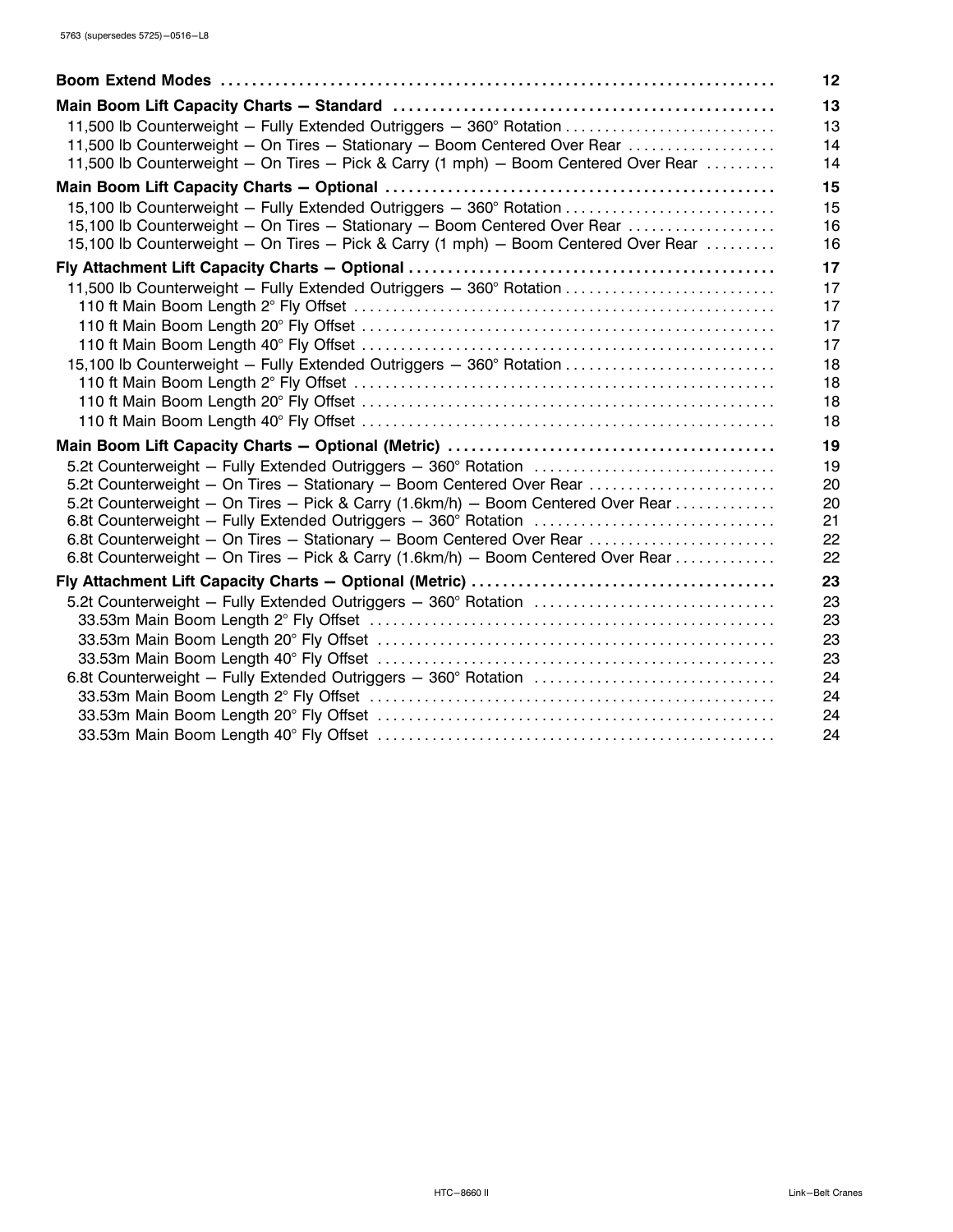## <span id="page-4-0"></span>**Boom, Attachments, and Upper Structure**

### - **Boom**

**Design** - Four section, box type construction of high tensile steel consisting of one base section and three telescoping sections. The vertical side plates have diamond shaped impression for superior strength to weight ratio. The first telescoping section extends independently by means of one double-acting, single stage hydraulic cylinder with integrated holding valves. The second and third telescoping sections extend proportionally by means of one double-acting, single stage cylinder with integrated holding valves and cables.

#### **Boom**

- 35.5-110 ft *(10.8-33.5m)* four-section full power boom
- Two mode boom extension: A-max mode provides superior capacities by extending the first telescope section to 60.3 ft *(18.4m)*. Standard mode synchronizes all the telescoping sections proportionally to 110 ft *(33.5m)*. Controlled from operator's cab.
- Mechanical boom angle indicator
- Maximum tip height for A-max mode is 68.8 ft  $(21.0m)$ <br>and standard mode is 117.4 ft  $(35.8m)$ and standard mode is 117.4 ft *(35.8m).*

#### **Boom Head**

- Four 16.5 in *(41.9cm)* root diameter nylon sheaves to handle up to eight parts of line
- Easily removable wire rope guards
- Rope dead end lugs on each side of the boom head
- Boom head is designed for quick-reeve of the hook block

#### **Boom Elevation**

- One double acting hydraulic cylinder with integral holding valve
- $\bullet$  Boom elevation:  $-3^{\circ}$  to 78°

#### **Auxiliary Lifting Sheave - Optional**

- Single 16.5 in (*41.9m*) root diameter nylon sheave
- Easily removable wire rope guards
- Does not affect erection of the fly or use of the main head sheaves

#### **Hook Blocks and Balls - Optional**

- 25 ton (*22.7mt*) 3 sheave quick-reeve hook block with safety latch
- 40 ton (*36.3mt*) 4 sheave quick-reeve hook block with safety latch
- 50 ton (*45.4mt*) 5 sheave quick-reeve hook block with safety latch
- 8.5 ton (*7.7mt*) swivel and non-swivel hook balls with safety latch
- 60 ton (54.4mt) 5 sheave quick-reeve hook block with<br>safety latch safety latch
- 45 ton (*40.8mt*) 3 sheave quick-reeve hook block with safety latch

### **Fly - Optional**

- - 28.5 ft *(8.7m)* one piece lattice fly, stowable, offsettable to <sup>2</sup>, 20, and 40. Maximum tip height is 144.8 ft *(44.1m)*.
- $28.5 51$  ft  $(8.7 15.5m)$  two piece bi-fold lattice fly,<br>stowable, offsettable to 2°, 20° and 40°. Maximum stowable, offsettable to  $2^{\circ}$ ,  $20^{\circ}$  and  $40^{\circ}$ . Maximum tip height is 166.9 ft *(50.9m).*

## $\blacksquare$  **Upper Operator's Cab and Controls**

**Environmental Cab** - Fully enclosed, one person cab of galvaneal steel structure with acoustical insulation. Equipped with:

- Tinted and tempered glass windows
- Extra-large fixed front window with windshield wiper and washer
- Swing up roof window with windshield wiper and washer
- $\bullet$ Sliding left side door with large fixed window
- -Sliding rear and right side windows for ventilation
- - Six way adjustable, cushioned seat with seat belt and storage compartment
- $\bullet$  Diesel fired warm-water heater with air ducts for front windshield defroster and cab floor
- $\bullet$ Defroster fan for the front window
- Bubble level
- Circulating fan
- Adjustable sun visor
- LED Dome light
- Cup holder
- Fire extinguisher
- Left side viewing mirror
- Pull-out cabwalk
- Two position travel swing lock
- AM/FM Radio

Air Conditioning - Optional - Integral with cab heating system utilizing the same ventilation outlets

#### **Armrest Controls** - Two dual axis hydraulic joystick controllers or optional single axis hydraulic controllers for:

- Swing
- Boom hoist
- Main rear winch
- Auxiliary front winch optional
- -Drum rotation indication
- Drum rotation indicator activation switch
- -Swing park brake switch
- Winch high/low speed and disable switch(es)
- -Telescope override switch
- $\bullet$ Warning horn button
- Pump enable
- Heating controls
- Air conditioning optional
- Engine throttle block

**Outrigger Controls** - Hand held control box with umbilical cord gives the operator the freedom to view operation while setting the outriggers.

#### **Foot Controls**

- Boom telescope
- Swing brake
- Engine throttle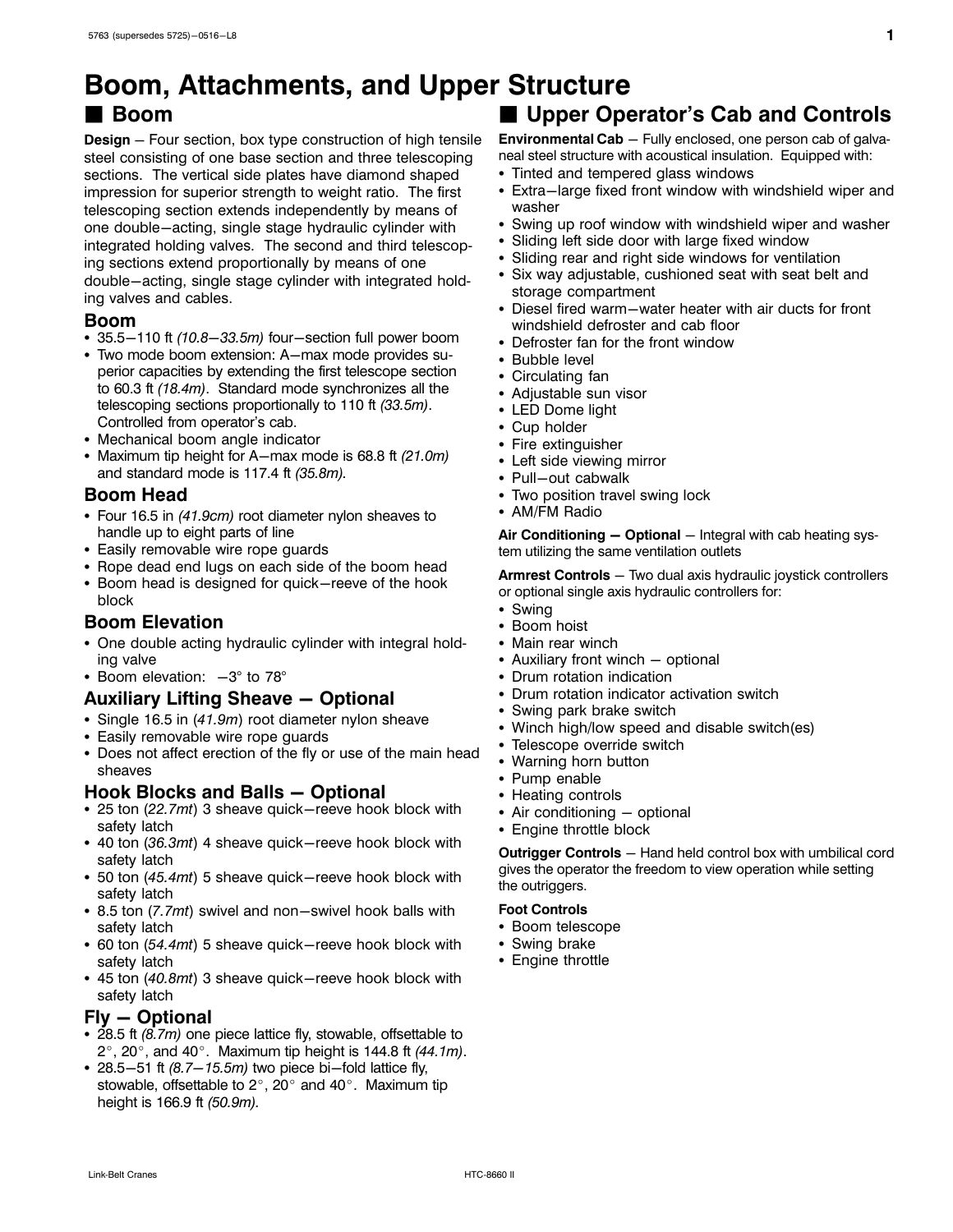#### <span id="page-5-0"></span>**Right Front Console - Controls and indicators for:**

- Engine ignition •
- Function disable •
- Front windshield wiper and washer **.**
- Bubble level • 12 volt power connection
	- $\bullet$  Boom floodlight  $-$  optional
	- Rotating beacon or strobe
- Cab floodlights
- Warning horn •
- $light$  switch  $-$  optional Third wrap selector switch  $-$ - Console dimmer switch optional
- **Camera Display Located on dash console**
- Displays right side of upper
- Displays main and auxiliary winches

**Cab Instrumentation** - Ergonomically positioned LCD display, CANBUS instrumentation for crane operation including:

- Tachometer
	- Engine oil pressure
- 
- Engine water temperature · Swing park brake light
- Fuel level •
- 
- Hydraulic oil temperature Fuel rate (gal/hr)
	- Engine load
- Stop engine \*\*\*\*\*\*\*\*\*\*\*\*\*\*\*\*\*\* • Check engine •
	- Engine Diagnostics
- Diesel exhaust fluid • Third wrap indicator
- Regeneration disabled light (EPA 2013 engine only)
- DPF regeneration light (EPA 2013 engine only)
- High exhaust temperature light (EPA 2013 engine only)
- Malfunction indicator lamp (EPA 2013 engine only)

**Link-Belt Pulse** – The Link-Belt in-house designed, total crane operating system that utilizes the display as a readout and operator interface for the following systems:

- $\bullet$ **Rated capacity limiter** – LCD graphic audio – visual warning system integrated into the dash with anti – two block and function limiter. Operating data includes:
	- Crane configuration
	- Boom length and angle
	- Boom head height
	- Allowed load and % of allowed load
	- RCL light bar
	- Boom angle
	- Radius of load
	- Actual load
	- Wind speed
	- Highlighted unit of measurement on working screen
	- Telescope operation displayed in real time
	- Diagnostics
	- Operator settable alarms (include):
		- Maximum and minimum boom angles
		- Maximum tip height
		- Maximum boom length
		- Swing left/right positions
	- Operator defined area (imaginary plane)
- **Telematics** Cellular-based data logging and monitoring system that provides:
	- Location and operational settings
	- Routine maintenance
	- Crane and engine monitoring
	- Diagnostic and fault codes

**Integrated Third Wrap Indicator - Optional** - Link-Belt Pulse color display visually and audibly warns the operator when the wire rope is on the first/bottom layer and when the wire rope is down to the last three wraps.

**Integrated Third Wrap Function Kickout - Optional -**Link-Belt Pulse color display visually and audibly warns the operator when the wire rope is on the first/bottom layer and provides a function kickout when the wire rope is down to the last three wraps.

**Internal RCL Light Bar - Visually informs the operator** when crane is approaching maximum load capacity with a series of green, yellow, and red lights.

**External RCL Light Bar - Optional** - Visually informs the ground crew when crane is approaching maximum load capacity with a series of green, yellow, and red lights.

### $\blacksquare$  Swing

**Motor/Planetary** - Bi-directional hydraulic swing motor mounted to a planetary reducer for 360° continuous smooth swing at 2.5 rpm.

**Swing Park Brake** - 360°, electric over hydraulic, (spring applied/hydraulic released) multi-disc brake mounted on the speed reducer. Operated by a switch from the operator's cab.

**Swing Brake** - 360°, foot operated, hydraulic applied disc brake mounted to the speed reducer.

**Swing Lock** - Two-position swing lock (boom over front or rear) operated from the operator's cab.

**360° Positive Swing Lock - Optional** - Meets New York City requirement.

### - **Electrical**

**Swing Alarm** – Audio warning device signals when the upper is swinging.

#### **Lights**

- Two LED working lights on front of the cab
- One LED working light on the top of the cab optional
- One amber strobe beacon on top of the cab optional
- Boom floodlight Single optional
- Boom floodlight Dual optional
- Boom floodlight High intensity remote controlled optional

• Battery voltage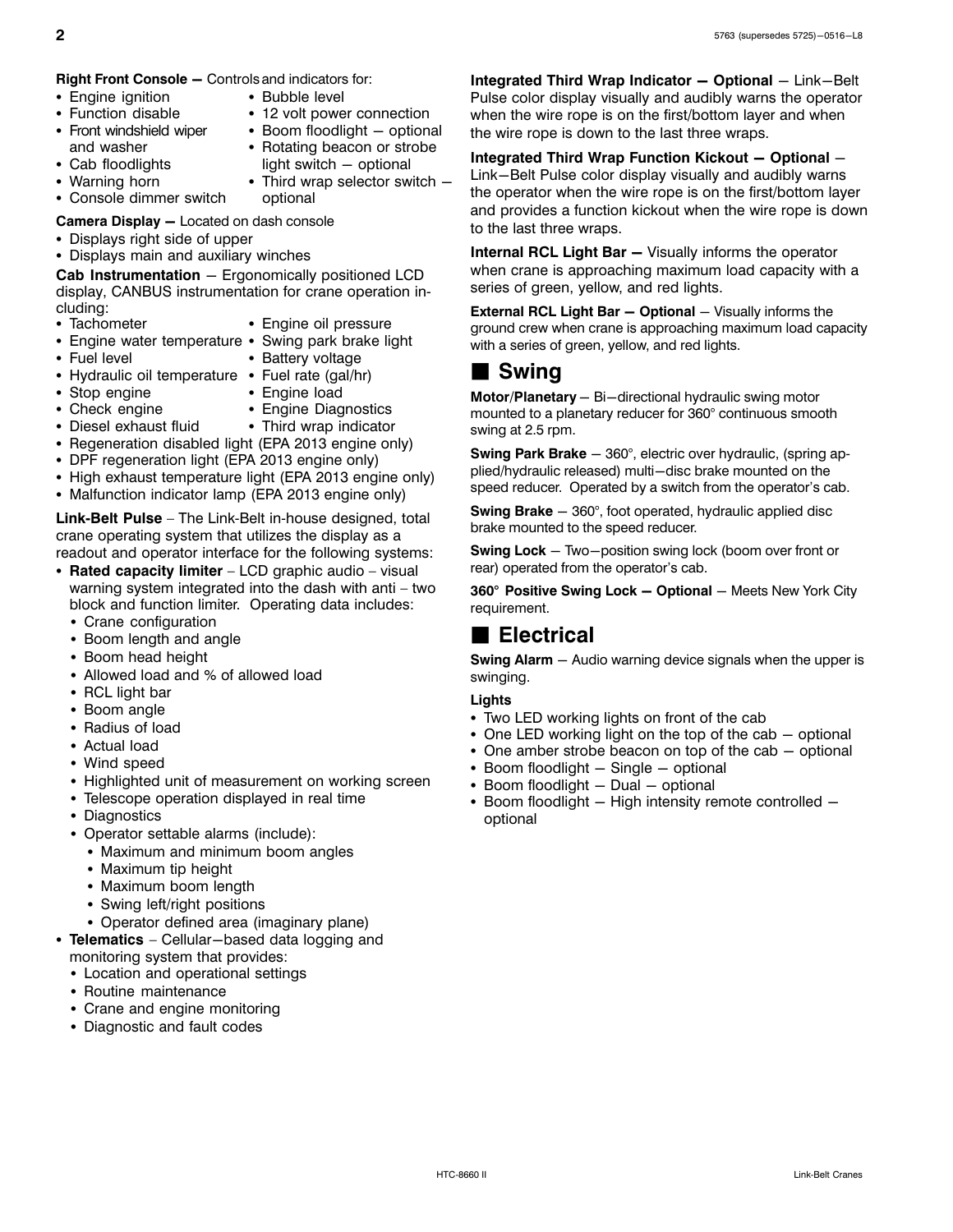### <span id="page-6-0"></span>- **Load Hoist System Load Hoist Performance**

|                                            | Main (Rear) and Auxiliary (Front) Winches $-5/8$ in (16mm) Rope |                          |                          |                 |       |                                                                   |                                                        |     |              |                |                         |  |  |  |
|--------------------------------------------|-----------------------------------------------------------------|--------------------------|--------------------------|-----------------|-------|-------------------------------------------------------------------|--------------------------------------------------------|-----|--------------|----------------|-------------------------|--|--|--|
|                                            |                                                                 | <b>Maximum Line Pull</b> | <b>Normal Line Speed</b> |                 |       |                                                                   | <b>High Line Speed</b>                                 |     | Laver        | Total          |                         |  |  |  |
| Layer                                      | lb                                                              | kΝ                       |                          | ft/min          | m/min | ft/min                                                            | m/min                                                  | ft  | $\mathbf{m}$ | ft             | m                       |  |  |  |
|                                            | 15.871                                                          | 70.59                    |                          | 166             | 50.5  | 329                                                               | 100.2                                                  | 97  | 29.6         | 97             | 29.6                    |  |  |  |
| 2                                          | 14.356                                                          | 63.86                    |                          | 183             | 55.8  | 364                                                               | 110.8                                                  | 108 | 32.6         | 205            | 62.5                    |  |  |  |
| 3                                          | 13,104                                                          | 58.29                    |                          | 201             | 61.2  | 398                                                               | 121.4                                                  | 117 | 36.0         | 322            | 98.1                    |  |  |  |
| $\overline{4}$                             | 12.054                                                          | 53.62                    |                          | 218             | 66.5  | 433                                                               | 132.0                                                  | 128 | 39.0         | 450            | 137.2                   |  |  |  |
| 5                                          | 11.159                                                          | 49.64                    |                          | 236             | 71.8  | 468                                                               | 142.6                                                  | 139 | 42.1         | 589            | 179.5                   |  |  |  |
| 6                                          | 10,388                                                          | 46.21                    |                          | 253             | 77.2  | 502                                                               | 153.2                                                  | 148 | 45.1         | 737            | 224.6                   |  |  |  |
|                                            |                                                                 |                          |                          |                 |       |                                                                   |                                                        |     |              | <b>Maximum</b> |                         |  |  |  |
|                                            | <b>Wire Rope Application</b>                                    |                          |                          | <b>Diameter</b> |       | <b>Type</b>                                                       |                                                        |     |              |                | <b>Permissible Load</b> |  |  |  |
|                                            |                                                                 |                          | in                       | mm              |       |                                                                   |                                                        |     |              | lb             | kg                      |  |  |  |
| Main (Rear) Winch                          |                                                                 | Standard                 | 5/8                      | 16              |       |                                                                   | 18x19 rotation resistant - right regular lay (Type RB) |     |              | 9,080          | 4 118.6                 |  |  |  |
|                                            |                                                                 | Optional                 | 5/8                      | 16              |       |                                                                   | 34x7 rotation resistant – right regular lay (Type ZB)  |     |              | 11,080         | 5030                    |  |  |  |
| 5/8<br>16<br>Standard<br>Auxiliary (Front) |                                                                 |                          |                          |                 |       | 18x19 rotation resistant $-$ right regular lay (Type RB)<br>9.080 |                                                        |     |              |                |                         |  |  |  |
| Winch                                      |                                                                 | Optional                 | 5/8                      | 16              |       |                                                                   | 34x7 rotation resistant – right regular lay (Type ZB)  |     |              | 11.080         | 5030                    |  |  |  |

### **2M Main and Optional Auxiliary Winches**

- Axial piston, full and half displacement (2-speed) motors driven through planetary reduction unit for positive control under all load conditions.
- Grooved lagging
- Power up/down mode of operation
- Hoist drum cable follower optional
- Drum rotation indicator
- Drum diameter: 10.63 in (*27.0cm*)
- Rope length:
	- Main: 550 ft (*167.6m*)
- Auxiliary: 450 ft (*137.2m*) or 550 ft (*167.6m*)
- Terminator style socket and wedge

## - **Hydraulic System**

**Counterbalance Valves** - All hoist motors, boom extend cylinders, and boom hoist cylinder are equipped with counterbalance valves to provide load lowering and to prevent accidental load drop if hydraulic power is suddenly reduced.

**Hydraulic Oil Cooler** - Carrier mounted cooler removes heat from the hydraulic oil. Cooler is integral to the engine radiator/ charge air cooler.

**Boom Hoist Float Valves (Optional)** - For transporting the boom over the rear of the crane with a boom dolly. Allows hydraulic oil within the boom hoist cylinder to flow between piston side and rod side, allowing the boom to float while on the boom dolly.

**Swing Brake Release** - For transporting the boom over the rear of the crane with a boom dolly. Holds the 360º swing park brake in the released position allowing free rotation of the upper structure.

## **E** Counterweight

**Standard** - 11,500 lb (5.2t) total counterweight consisting of two, hydraulically removable 3,600 lb *(1.6t)* counterweights with capacities for 4,300 lb *(2.0t)* and 7,900 lb *(3.6t)* counterweight configurations. Assembled and disassembled by hydraulic cylinders controlled from both sides of the upper structure.

**Optional** - 3,600 lb (1.6t) in addition to standard counterweight for a total of 15,100 lb *(6.8t)*.

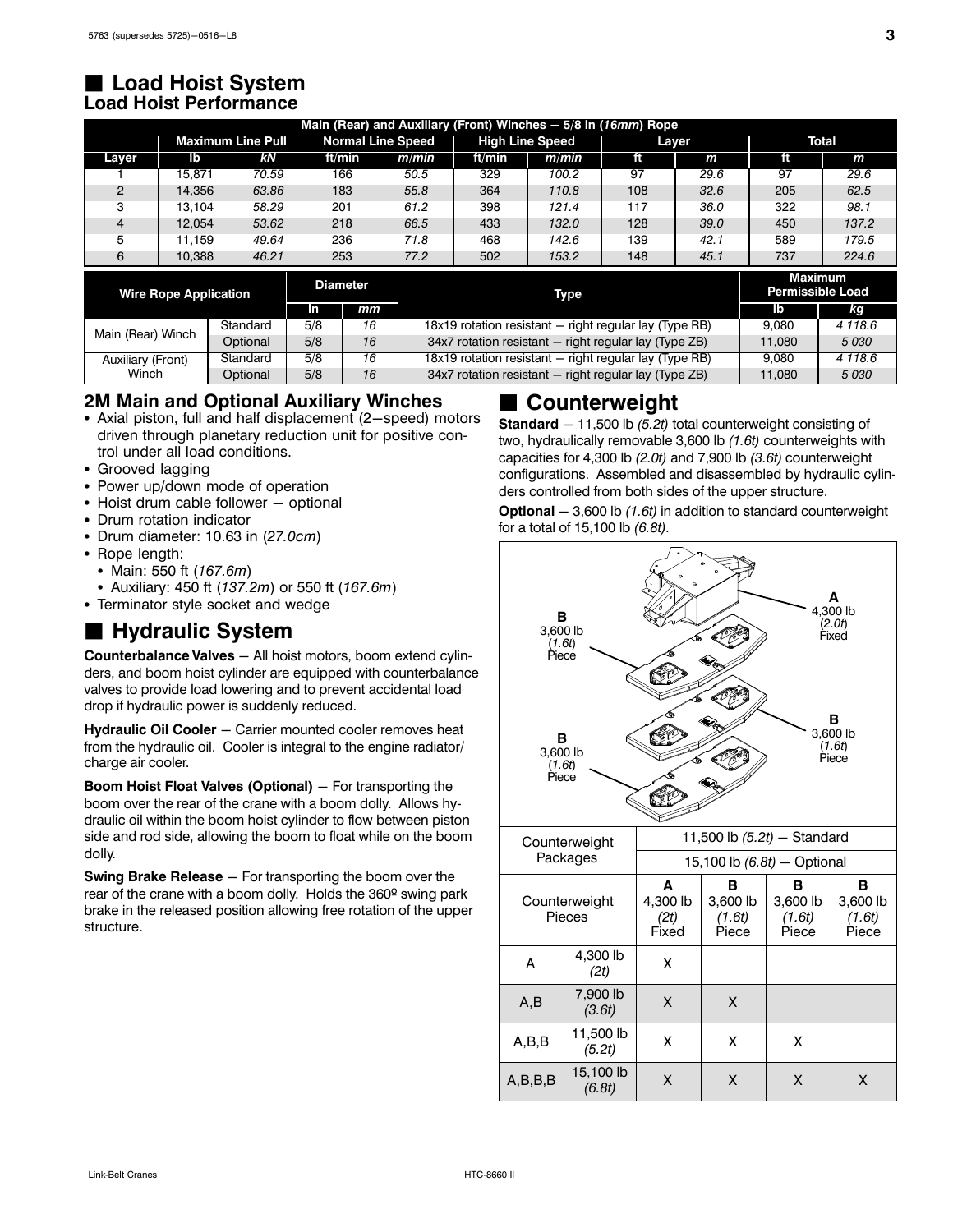## <span id="page-7-0"></span>**Carrier**

## **General**<br>• 8 ft 6 in (2.6 m)

- 8 ft 6 in (2.6 m) wide
- 23 ft 10 in (7.26*m*) wheelbase (centerline of first axle to centerline of fourth axle) centerline of fourth axle)
- Frame Box-type, torsion resistant, welded construction made of high tensile steel. Equipped with front and rear towing and tie-down lugs, tow connections, and access ladders.

### $\blacksquare$  Outriggers

**Boxes** - Two double box, front and rear welded to the carrier frame.

**Beams and Jacks** - Four single stage beams with Confined Area Lifting Capacities (CALC) provide selectable outrigger extensions of full, intermediate, and retracted positions. Jacks with integral check valve, hydraulically controlled from the operator's cab and on both sides of carrier. A fifth front bumper outrigger with integral check valve is hydraulically controlled from the operator's cab and at the front bumper of carrier.

#### **Pontoons**

- **Main** Four lightweight, stow'n go, 23.5" x 27.25" (59.7 x 69.2cm) hexagonal steel pontoons with a contact area of *69.2cm*) hexagonal steel pontoons with a contact area of 485 in2 (*3 129cm2*) can be stored for road travel in either the storage racks on the carrier or under the outrigger boxes
- Front Bumper One, lightweight, self-storing, 16" (*40.6cm*) diameter steel pontoon with a contact area of 201 in2 (*1 296cm2*)

#### **Jack Reaction**

- $\bullet$ **Main** - 76,000 lb (338.1kN) force and 157 psi (*1 082.5kPa*) ground bearing pressure
- **Front Bumper** 37,000 lb (*164.6kN*) force and 184 psi<br>(21.269kPa) ground bearing pressure (*21 269kPa*) ground bearing pressure

## **Steering and Axles**<br>• Sheppard full integral master of

- Sheppard full integral master gear/slave gear steering system provides hydraulic assisted steering with mechanical link between steering wheel and wheels
- $\cdot$  **Drive**  $-$  8 x 4 for on/off-highway travel
- Axle 1 & 2 Tandem steered, non-driven
- Axle 3 & 4 Tandem non-steered, driven with reduction: 5.38 to 1
- Inter-Axle Differential Lock Traction adding device that locks axle 3 with axle 4. Operated by a switch from the carrier cab.

### - **Suspension**

**Front** - Raydan Air Link walking beam air suspension **Rear** - Raydan Air Link walking beam air suspension

• Axle Lift System - Optional - Improves rear tire ground clearance when the crane is up on outriggers. The rear air suspension can be raised or lowered with a switch in the carrier cab. The axle lift system can be controlled with a switch on both sides of the carrier.

### $\blacksquare$  **Tires and Wheels**

**Front** - Four (single) 425/65R22.5 tires on aluminum disc wheels

**Rear** - Eight (dual) 11R22.5 tires on aluminum outer/steel inner disc wheels

• Spare tires and wheels - optional

• Tire inflation kit - optional

### - **Brakes**

**Service** - Full air anti-lock (ABS) brakes on all wheel ends. Dual circuit compressed air system with air dryer.

**Parking/Emergency** - Spring loaded type, acting on 3rd and 4th axles automatically apply when air pressure drops below 40 psi (*275.8kPa*) in both circuits.

### - **Electrical**

**Battery** - Three batteries provide 12 volt starting and operation **Lights**

- Front lighting includes two main daytime running/ headlights, two high beam lights, two parking/directional indicators, and three cab marker lights.
- Side lighting includes three parking/directional indicators per side.
- Rear lighting includes two parking/directional indicators, two parking/brake lights, two reverse lights, three marker lights, and a license plate light.
- Other equipment includes hazard/warning system, two cab LED dome lights, instrument panel back lighting, and signal horn.
- One amber strobe beacon behind the cab.

### **Engine**

| <b>Specification</b>                                            | <b>Cummins ISL9</b>                                    | <b>Cummins QSM</b>                                    |
|-----------------------------------------------------------------|--------------------------------------------------------|-------------------------------------------------------|
| <b>Emissions Compli-</b><br>ance Level:                         | EPA 2013 (1)                                           | Tier $3$ /Stage IIIA $(2)$                            |
| Maximum Allowable<br><b>Sulfur Content of Fuel</b><br>$(PPM)$ : | 15                                                     | 5000                                                  |
| Numbers of cylin-<br>ders:                                      | 6                                                      | 6                                                     |
| Cycle:                                                          | $\overline{\mathbf{4}}$                                | $\overline{\mathbf{4}}$                               |
| Bore and Stroke:<br>inch $(mm)$                                 | $4.49 \times 5.69$ (114x144)                           | $4.9 \times 5.8$ (125x147)                            |
| Piston Displacement:<br>in <sup>3</sup> $(L)$                   | 543 (8.9)                                              | 660 (10.8)                                            |
| Max. Brake Horse-<br>power: hp (kW)                             | 370 (276) @<br>1,700 rpm<br>365 $(272)$ @<br>2,100 rpm | 400 (298) @<br>1,800 rpm<br>$375(280)$ @<br>2,100 rpm |
| Peak Torque: ft Ib<br>(Nm)                                      | 1,250 (1 694.7) $@$<br>1,400 rpm                       | 1,400 (1 898) @<br>1,300 rpm                          |
| Alternator: volts -<br>amps                                     | $12 - 145$                                             | $12 - 160$                                            |
| Crankcase Capacity:<br>qt(L)                                    | 26(24.6)                                               | 40 (38)                                               |
| Cruise control                                                  |                                                        |                                                       |

• Cruise control<br>• Cummins ISL – Three stage compression brake

-Cummins QSM - Two stage compression brake -

Thermostatically controlled, hydraulically driven radiator fan -

- 120 volt engine block heater
- Ether injection system  $-$  optional (QSM only)
- Grid heater starting aid standard on ISL9
- $(1)$

Engine equipped with on-board diagnostics - ISL<br>Can only be sold and/or operated where EPA2013 on-highway<br>emission standards are accepted. Can only be sold and/or operated where Tier 3/Stage IIIA off-

highway emission standards are accepted.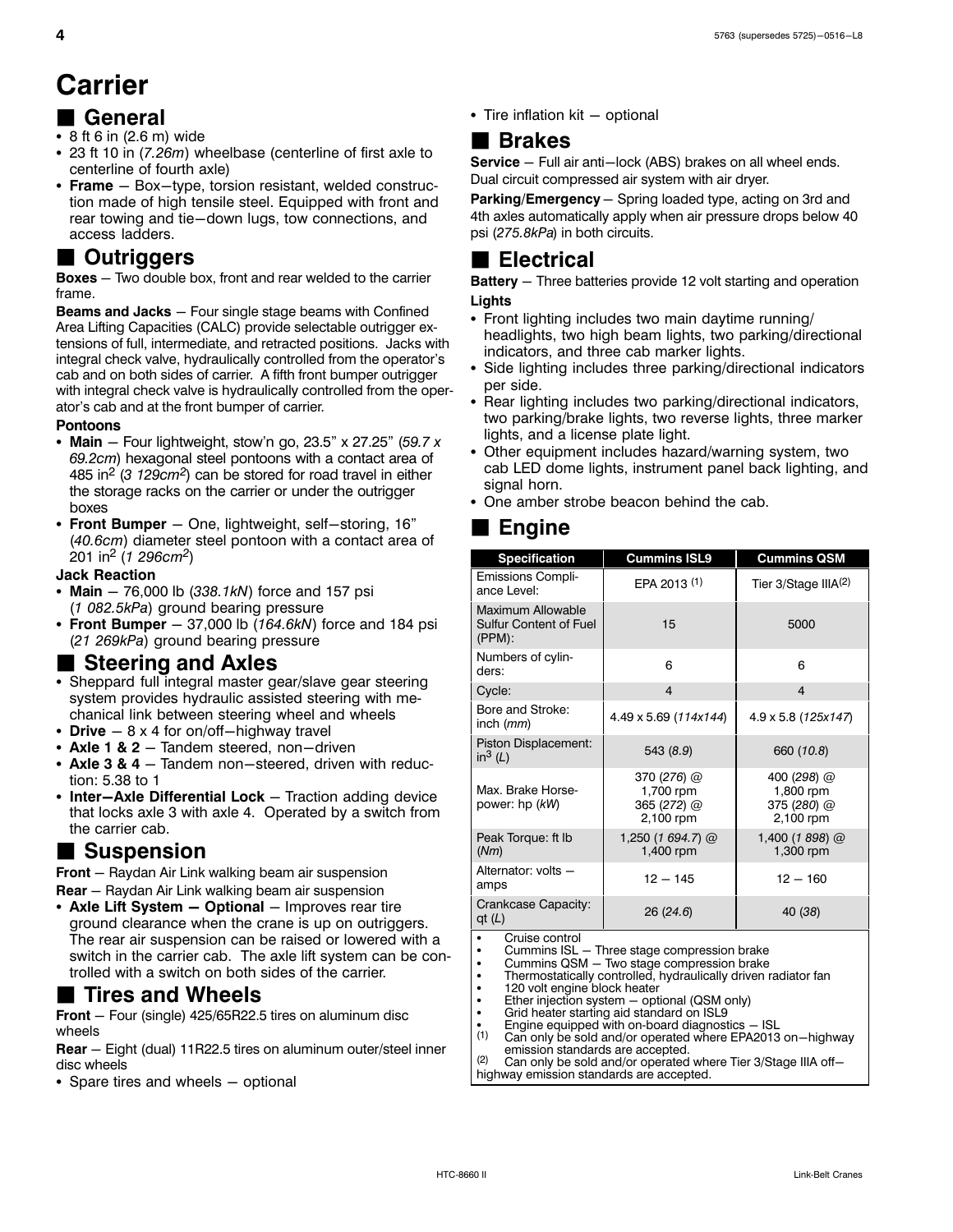### <span id="page-8-0"></span>- **Transmission**

Automated - ZF AS-TRONIC (no clutch pedal) manual transmission with 12 forward gears and 2 reverse gears.

## ■ Carrier Speeds and Gradeability

| <b>ZF Astronic</b>                                      |                  |       |       | <b>Governed Speed</b> |                   | Gradeability<br>(@ Peak Torque |                      |                                |
|---------------------------------------------------------|------------------|-------|-------|-----------------------|-------------------|--------------------------------|----------------------|--------------------------------|
|                                                         |                  |       |       | <b>EPA 2013</b>       | Tier 3/Stage IIIA |                                | Except Creep @ Idle) |                                |
|                                                         |                  |       |       |                       |                   |                                | % Grade              |                                |
| Gear                                                    |                  | Ratio | mph   | km/h                  | mph               | km/h                           | <b>EPA 2013</b>      | Tier $3/$<br><b>Stage IIIA</b> |
| 12 <sub>th</sub>                                        |                  | 0.78  | 60.69 | 97.65                 | 60.45             | 97.28                          | 1.83                 | 2.65                           |
| 11th                                                    |                  | 1.00  | 47.22 | 75.97                 | 47.03             | 75.68                          | 2.35                 | 3.92                           |
| 10th                                                    |                  | 1.27  | 37.27 | 59.96                 | 37.12             | 59.73                          | 2.98                 | 5.34                           |
| 9th                                                     |                  | 1.63  | 28.99 | 46.64                 | 28.87             | 46.46                          | 3.83                 | 7.19                           |
| 8th                                                     |                  | 2.10  | 22.47 | 36.16                 | 22.38             | 36.01                          | 4.94                 | 9.56                           |
| 7th                                                     |                  | 2.70  | 17.49 | 28.14                 | 17.42             | 28.03                          | 6.35                 | 12.54                          |
| 6th                                                     |                  | 3.55  | 13.29 | 21.39                 | 13.24             | 21.30                          | 8.35                 | 16.74                          |
| 5th                                                     |                  | 4.57  | 10.34 | 16.64                 | 10.30             | 16.57                          | 10.73                | 21.72                          |
| 4th                                                     |                  | 5.78  | 8.16  | 13.14                 | 8.13              | 13.08                          | 13.59                | 27.71                          |
| 3rd                                                     |                  | 7.44  | 6.35  | 10.22                 | 6.33              | 10.18                          | 17.47                | 35.81                          |
| 2nd                                                     |                  | 9.59  | 4.92  | 7.92                  | 4.90              | 7.88                           | 22.54                | 43.10                          |
| 1st                                                     |                  | 12.33 | 3.83  | 6.16                  | 3.82              | 6.14                           | 28.97                | 43.10                          |
| <b>Reverse 1</b>                                        |                  | 11.41 | 4.14  | 6.66                  | 4.12              | 6.63                           | 26.82                | 43.10                          |
| <b>Reverse 2</b>                                        |                  | 8.88  | 5.32  | 8.56                  | 5.30              | 8.52                           | 20.87                | 42.90                          |
|                                                         | 2nd              | 9.59  | 1.64  | 2.64                  | 1.63              | 2.62                           | 26.68                | 22.05                          |
|                                                         | 1st              | 12.33 | 1.27  | 2.04                  | 1.27              | 2.04                           | 34.29                | 28.52                          |
| Creep $@$ idle                                          | <b>Reverse 1</b> | 11.41 | 1.38  | 2.22                  | 1.37              | 2.20                           | 31.75                | 26.36                          |
|                                                         | 8.88             | 1.77  | 2.85  | 1.77                  | 2.84              | 24.70                          | 20.37                |                                |
| Based on a gross vehicle weight of 78,000 lb (35 380kg) |                  |       |       |                       |                   |                                |                      |                                |

## **Fuel Tank**<br>• One 75 gal (283.9)

- One 75 gal (*283.9L*) capacity tank
- One 10 gal (*37.8L*) capacity diesel exhaust fluid (DEF) plastic tank

## $\blacksquare$  **Hydraulic System**

All functions are hydraulically powered allowing positive, precise control with independent or simultaneous operation of all functions.

#### **Main Pumps**

- Four fixed displacement gear pumps with automatic disconnect for the main and auxiliary winches, swing, boom hoist, control circuit, and telescope for use when crane is in travel mode
- One fixed displacement gear pump for steering and the front bumper outrigger
- Two fixed displacement gear pumps for engine cooling fan and main outriggers. These pumps also provide flow to the winches and boom hoist for "pick & carry" mode. Operated by a switch in the carrier cab.
- Combined pump capacity of 190 gpm (*719.2Lpm*)

**Hydraulic Reservoir** - 144 gal (545.1L) capacity equipped with sight level gauge. Diffusers built in for deaeration.

Filtration - One 10 micron, full flow, return line filter. All oil is filtered prior to return to reservoir. Accessible for easy filter replacement.

## **Pump Drive**

All pumps are mechanically driven by the diesel engine. Main and auxiliary winches, swing, boom hoist, control circuit, and telescope pumps are mounted to an automatic pump disconnect on the rear of the transmission to aid in cold weather starting as well as to reduce pump wear while traveling.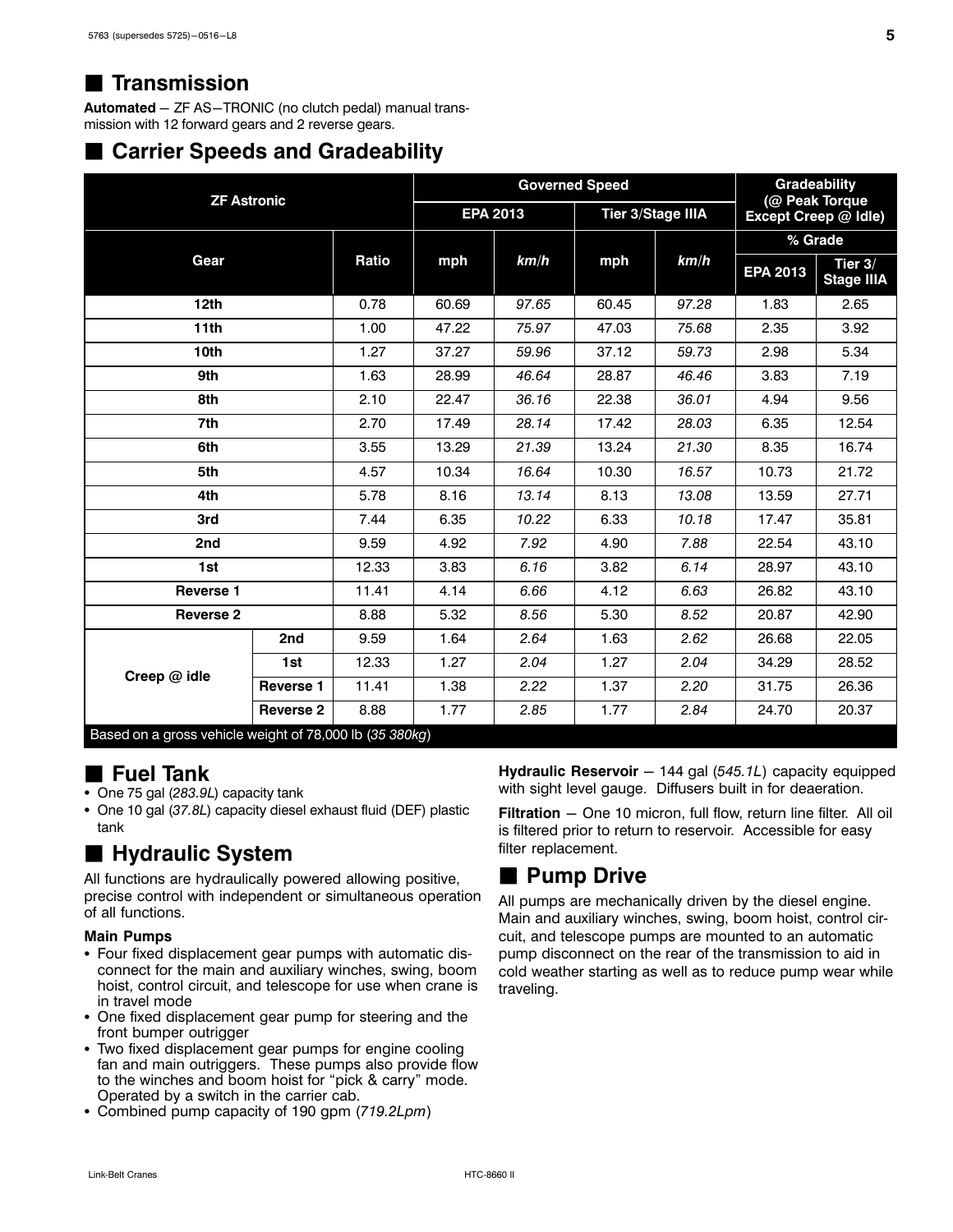### <span id="page-9-0"></span>■ Lower Cab and Controls

**Environmental Cab** - Fully enclosed, one person cab of composite structure with acoustical insulation. Equipped with:

- .<br>• Tinted and tempered glass windows
- Roll down left side window for ventilation
- Right side window
- Windshield wiper and washer
- Six way adjustable and air suspended driver's seat with seat belt
- Two adjustable rear view mirrors
- Engine dependent warm-water heater with air ducts for windshield defroster and cab floor
- Adjustable sun visor
- Two LED dome lights
- 12 volt connection
- Fire extinguisher

**Air Conditioning** – Integral with cab heating system utilizing the same ventilation outlets

#### **Overhead Console** - Located above the sun visor

- Document storage unit
- AM/FM Radio
- 12 volt accessory jack (switched)
- 12 volt accessory jack (unswitched)
- Strobe beacon switch

#### **Camera Display** - Located on dash console

- Displays right side of machine
- Displays rear view

**Cab Instrumentation** - Ergonomically positioned analog instrumentation for driving including:

- Speedometer with odometer, hourmeter, trip odometer
- Front and rear air pressure with warning indicator
- Engine coolant temperature with warning indicator
- Engine oil pressure with warning indicator
- Voltage indicator with warning indicator
- Fuel level
- Tachometer
- Diesel exhaust fluid with warning indicator (EPA 2013 Engine Only)

**Right Side Console** - Controls and indicators for:

- Transmission gear shifting
- Transmission gear selector
- Transmission digital readout
- Cruise controls
- Engine compression brake controls

#### **Dash Mounted Controls For:**

- Carrier lights
- Carrier/upper throttle control
- Engine cooling fan override
- Cab heater/air conditioning
- Console dimmer switch
- Anti-lock brake diagnostic switch
- Diesel particulate filter switch (EPA 2013 Engine Only)
- Park brake
- Pick & carry switch
- Inter-axle differential lock switch
- Engine ignition
- Rear axle lift system switch optional<br>• Diesel particulate filter regeneration in
- Diesel particulate filter regeneration inhibit switch (EPA 2013 Engine Only)

#### **Dash Mounted Indicator For:**

- Check, stop, and service engine
- Turn signal indication
- Park brake
- Cruise activation
- High beam headlights
- Check anti-lock brake system
- Check anti-lock trailer brake system
- Diesel particulate filter indication (EPA 2013 Engine Only)
- High exhaust temperature indication (EPA 2013 Engine Only)
- Regeneration inhibit (EPA 2013 Engine Only)
- Wait to start (EPA 2013 Engine Only)
- Malfunction indicator lamp (EPA 2013 Engine Only)
- Engine air filter high restriction

#### **Steering Column Controls For:**

- Warning horn
- Turn indicators
- High beam headlights
- Steering wheel adjustments
- Intermittent windshield wiper and washer
- Hazard lights

#### **Foot Controls For:**

- Carrier service brakes
- Engine throttle

## **E** Additional Equipment

#### **Standard:**

- Aluminum full deck fenders with mud flaps
- Left and right bubble levels
- Air hose connection ports
- Clearance flags

#### **Optional:**

- Pneumatic and electrical quick disconnect connectors mounted on the rear for trailer or boom dolly brakes and lights
- Left side aluminum storage box
- Rear mounted pintle hook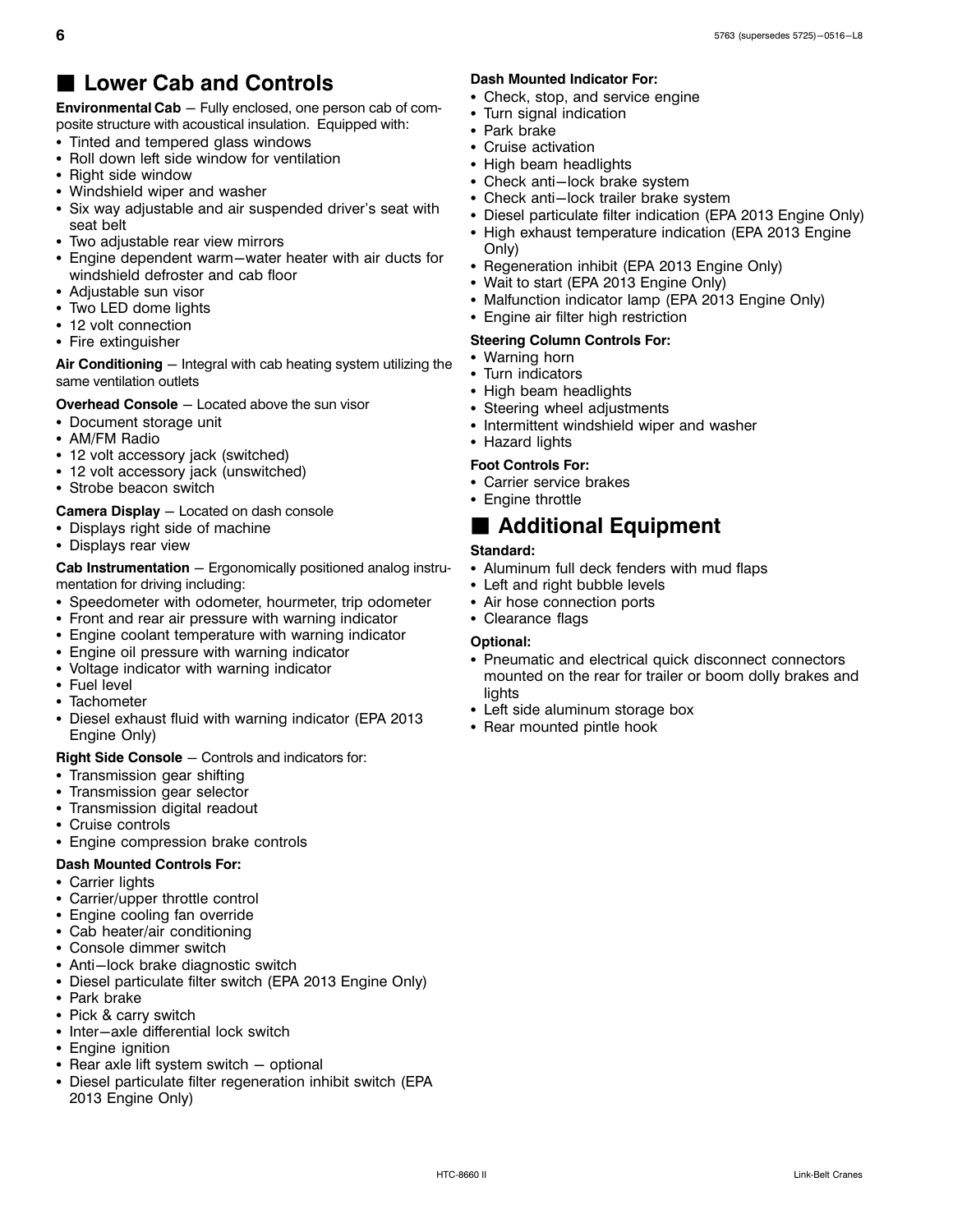## <span id="page-10-0"></span>**Axle Loads**

|                                                                                |                                 | <b>Gross Vehicle</b><br>Weight $(1)$ |                | <b>Front Axles</b> | <b>Rear Axles</b>    |                |  |
|--------------------------------------------------------------------------------|---------------------------------|--------------------------------------|----------------|--------------------|----------------------|----------------|--|
| Base crane with full tank of fuel                                              | lb                              | kg                                   | lb             | kg                 | Ib                   | kg             |  |
| and 4,300 lb (2.0t) counterweight<br><b>EPA 2013</b>                           | 65,428                          | 29 678                               | 29,264         | 13 274             | 36,164               | 16 404         |  |
| Tier 3/Stage IIIA                                                              | 65,651                          | 29 779                               | 29,624         | 13 437             | 36,027               | 16 342         |  |
| Driver in carrier cab                                                          | 250                             | 113                                  | 328            | 149                | $-78$                | $-35$          |  |
| Rear pintle hook                                                               | 34                              | 15                                   | $-13$          | $-6$               | 47                   | 21             |  |
| Pneumatic and electrical connectors for trailer or boom dolly                  | 11                              | 5                                    | $-4$           | $-2$               | 15                   | $\overline{7}$ |  |
| Carrier aluminum storage box                                                   | 66                              | 30                                   | 20             | 9                  | 46                   | 21             |  |
| Air ride lift system - rear axles                                              | 52                              | 24                                   | $\overline{7}$ | 3                  | 45                   | 20             |  |
| Ether injection                                                                | 5                               | $\overline{c}$                       | 5              | $\overline{c}$     | $\mathbf 0$          | 0              |  |
| Hoist drum follower - main                                                     | 75                              | 34                                   | $-27$          | $-13$              | 102                  | 47             |  |
| Auxiliary winch with 450 ft (137.2m) of 5/8" (16mm) type "RB" rope             | 414                             | 188                                  | $-98$          | $-45$              | 512                  | 232            |  |
| Hoist drum follower - auxiliary                                                | 75                              | 34                                   | $-16$          | $-8$               | 91                   | 42             |  |
| Substitute 450 ft (137.2m) with 550 ft (167.6m) rope $-$ auxiliary             | 72                              | 33                                   | $-17$          | $-8$               | 89                   | 40             |  |
| Remove 550 ft (167.6m) of rope from rear (main) winch                          | $-482$                          | $-219$                               | 183            | 83                 | $-665$               | $-302$         |  |
| Remove 450 ft (137.2m) of rope from front (auxiliary) winch                    | $-396$                          | $-180$                               | 95             | 43                 | $-491$               | $-223$         |  |
| Air conditioner - operator's cab                                               | 179                             | 81                                   | 3              | $\mathbf{1}$       | 176                  | 80             |  |
| 360° mechanical swing lock                                                     | 60                              | 27                                   | 6              | 3                  | 54                   | 24             |  |
| One slab of counterweight on upper                                             | 3,582                           | 1625                                 | $-1,375$       | $-624$             | 4,957                | 2 2 4 8        |  |
| Two slabs of counterweight on upper                                            | 7,164                           | 3 2 5 0                              | $-2.750$       | $-1247$            | 9,914                | 4 4 9 7        |  |
| Three slabs counterweight on upper                                             | 10,746                          | 4874                                 | $-4,125$       | $-1871$            | 14,871               | 6745           |  |
| Floodlight to the front of boom base section                                   | 10                              | 5                                    | 15             | $\overline{7}$     | $-5$                 | $-2$           |  |
| Fly mounting brackets to boom base section for fly options                     | 99                              | 45                                   | 87             | 39                 | 12                   | 5              |  |
| 28.5 ft (8.7m) offsettable, one-piece lattice fly $-$ stowed                   | 1,238                           | 562                                  | 1,312          | 595                | $-74$                | $-34$          |  |
| 28.5–51 ft $(8.7-15.5m)$ offsettable, two–piece (bi–fold) lattice fly – stowed | 1,830                           | 830                                  | 1,810          | 821                | 20                   | 9              |  |
| Auxiliary lifting sheave                                                       | 91                              | 41                                   | 165            | 75                 | $-74$                | $-34$          |  |
| 25 ton (22.7mt) 3-sheave hook block at boom head                               | 670                             | 304                                  | 1,169          | 530                | $-499$               | $-226$         |  |
| 40 ton (36.3mt) 4-sheave hook block at boom head                               | 780                             | 354                                  | 1,360          | 617                | $-580$               | $-263$         |  |
| 50 ton (45.4mt) 5-sheave hook block at boom head                               | 1,090                           | 494                                  | 1,901          | 862                | $-811$               | $-368$         |  |
| 60 ton (54.4mt) 5-sheave hook block at boom head                               | 1,122                           | 509                                  | 1,957          | 888                | $-835$               | $-379$         |  |
| 8.5 ton (7.7mt) hook ball at boom head                                         | 360                             | 163                                  | 641            | 291                | $-281$               | $-127$         |  |
| Hook block/ball storage box                                                    | 375                             | 170                                  | $-143$         | $-65$              | 518                  | 235            |  |
| 25 ton (22.7mt) 3-sheave hook block in storage box                             | 670                             | 304                                  | $-256$         | $-116$             | 926                  | 420            |  |
| 40 ton (36.3mt) 4-sheave hook block in storage box                             | 780                             | 354                                  | $-298$         | $-135$             | 1,078                | 489            |  |
| 50 ton (45.4mt) 5-sheave hook block in storage box                             | 1,090                           | 494                                  | $-417$         | $-189$             | 1,507                | 684            |  |
| 60 ton (54.4mt) 5-sheave hook block in storage box                             | 1,122                           | 509                                  | $-429$         | $-195$             | 1,551                | 704            |  |
| 8.5 ton (7.7mt) hook ball in storage box                                       | 360                             | 163                                  | $-138$         | $-63$              | 498                  | 226            |  |
|                                                                                |                                 | <b>Front Axles</b>                   |                |                    | <b>Rear Axles</b>    |                |  |
| <b>Counterweight Load Transfer</b>                                             | Ib                              |                                      | kg             | Ib                 |                      | kg             |  |
| Transfer one 3,600lb (1.6t) slab of counterweight to carrier deck              | 4,091                           |                                      | 1856           | $-4,091$           |                      | $-1856$        |  |
| Transfer two 3,600lb (1.6t) slabs of counterweight to carrier deck             | 8,182                           |                                      | 3711           | $-8,182$           |                      | $-3711$        |  |
| Transfer three 3,600lb (1.6t) slabs of counterweight to carrier deck           |                                 | 12,273<br>5 5 6 7                    |                |                    | $-12,273$<br>$-5567$ |                |  |
| Axle                                                                           | Maximum Load @ 65 mph (105km/h) |                                      |                |                    |                      |                |  |
|                                                                                |                                 |                                      |                |                    |                      |                |  |

Front 45,400 lb (*20 593kg*) - aluminum disc wheels with 425/65R22.5 tires Rear 47,250 lb (21 432kg) - aluminum disc wheels with 11R22.5 tires

(1) Adjust gross vehicle weight and axle loading according to component weight. All weights are  $\pm 3\%$ .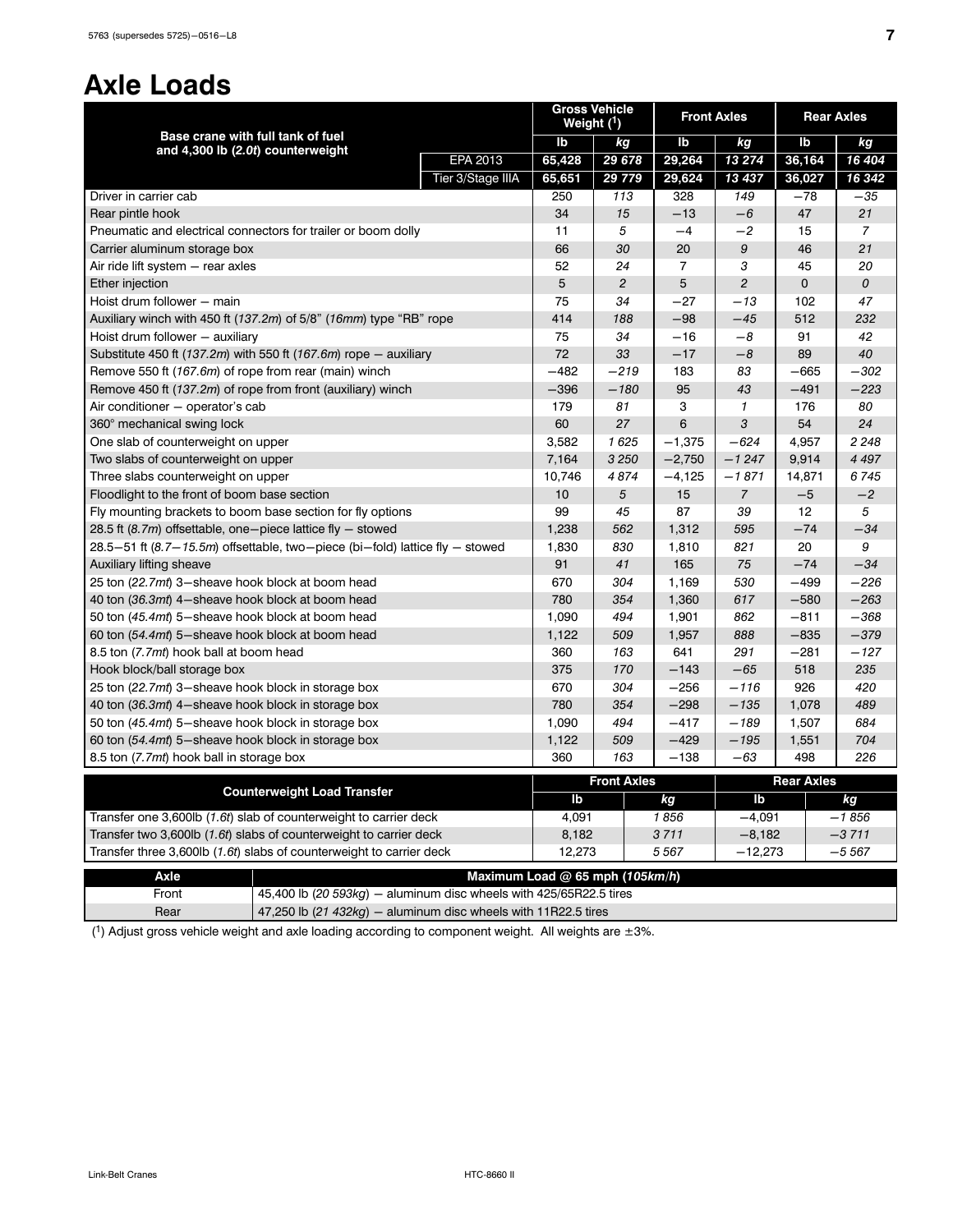## <span id="page-11-0"></span>**Axle Loads with 2-Axle Boom Dolly**

|                                                                                     |                   |                                   | <b>Gross Vehicle</b><br>Weight (1) |                             | <b>Front Axles</b> |                   | <b>Rear Axles</b> |                    | <b>Dolly Axles</b> |
|-------------------------------------------------------------------------------------|-------------------|-----------------------------------|------------------------------------|-----------------------------|--------------------|-------------------|-------------------|--------------------|--------------------|
| Base crane with full tank of fuel                                                   |                   | Ib                                | kg                                 | lb                          | kq                 | Ib                | kg                | Ib                 | kg                 |
| and 4,300 lb (2.0t) counterweight                                                   | EPA 2013          | 65,428                            |                                    | 29 678 27,392 12 425 27,303 |                    |                   | 12 3 84           | 10,733             | 4868               |
|                                                                                     | Tier 3/Stage IIIA | 65,651                            | 29 779                             | 27,652                      | 12 543             | 27,266            | 12 3 68           | 10,733             | 4868               |
| Nelson 2-axle boom dolly                                                            |                   | 6,000                             | 2722                               | 0                           | 0                  | 0                 | 0                 | 6,000              | 2 7 2 2            |
| Driver in carrier cab                                                               |                   | 250                               | 113                                | 328                         | 149                | $-78$             | $-35$             | $\mathbf 0$        | 0                  |
| Rear pintle hook                                                                    |                   | 34                                | 15                                 | $-13$                       | $-6$               | 47                | 21                | $\mathbf 0$        | 0                  |
| Pneumatic and electrical connectors for trailer or boom dolly                       |                   | 11                                | 5                                  | $-4$                        | $-2$               | 15                | $\overline{7}$    | $\mathbf 0$        | 0                  |
| Carrier aluminum storage box                                                        |                   | 66                                | 30                                 | 20                          | 9                  | 46                | 21                | $\mathbf 0$        | 0                  |
| Air ride lift system - rear axles                                                   |                   | 52                                | 24                                 | $\overline{7}$              | 3                  | 45                | 20                | $\mathbf 0$        | 0                  |
| Ether injection                                                                     |                   | 5                                 | $\overline{c}$                     | 5                           | $\overline{c}$     | $\Omega$          | 0                 | $\mathbf 0$        | 0                  |
| Air conditioning - carrier                                                          |                   | 58                                | 26                                 | 83                          | 38                 | $-25$             | $-11$             | $\mathbf 0$        | 0                  |
| Hoist drum follower - main                                                          |                   | 75                                | 34                                 | 55                          | 25                 | 21                | 10                | $\mathbf 0$        | 0                  |
| Auxiliary winch with 450 ft (137.2m) of 5/8" (16mm) type "RB" rope                  |                   | 414                               | 188                                | 253                         | 115                | 161               | 73                | $\mathbf 0$        | 0                  |
| Hoist drum follower - auxiliary                                                     |                   | 75                                | 34                                 | 44                          | 20                 | 32                | 14                | $\mathbf 0$        | 0                  |
| Substitute 450 ft (137.2m) with 550 ft (167.6m) rope $-$ auxiliary                  |                   | 72                                | 33                                 | 44                          | 20                 | 28                | 13                | 0                  | 0                  |
| Remove 550 ft (167.6m) of rope from rear (main) winch                               |                   | $-482$                            | $-219$                             | $-364$                      | $-165$             | $-118$            | $-54$             | $\mathbf 0$        | 0                  |
| Remove 450 ft (137.2m) of rope from front (auxiliary) winch                         |                   | $-396$                            | $-180$                             | $-243$                      | $-110$             | $-153$            | $-69$             | $\mathbf 0$        | 0                  |
| Air conditioner - operator's cab                                                    |                   | 179                               | 81                                 | 64                          | 29                 | 115               | 52                | $\mathbf 0$        | 0                  |
| 360° mechanical swing lock                                                          |                   | 60                                | 27                                 | 16                          | $\overline{7}$     | 44                | 20                | $\mathbf 0$        | 0                  |
| One slab of counterweight on upper                                                  |                   | 3,582                             | 1625                               | 2,716                       | 1 3 2 3            | 866               | 393               | $\mathbf 0$        | 0                  |
| Two slabs of counterweight on upper                                                 |                   | 7,164                             | 3 2 5 0                            | 5,432                       | 2 4 6 4            | 1,732             | 786               | $\mathbf 0$        | 0                  |
| Three slabs counterweight on upper                                                  |                   | 10,746                            | 4874                               | 8,148                       | 3696               | 2,598             | 1 1 7 8           | $\Omega$           | 0                  |
| Floodlight to the front of boom base section                                        |                   | 10                                | 5                                  | $-1$                        | $-0.5$             | $-1$              | $-0.5$            | 12                 | 5                  |
| Fly mounting brackets to boom base section for fly options                          |                   | 99                                | 45                                 | 12                          | 5                  | 14                | 6                 | 72                 | 33                 |
| 28.5 ft (8.7m) offsettable, one-piece lattice fly - stowed                          |                   | 1,238                             | 562                                | 80                          | 36                 | 89                | 40                | 1,069              | 485                |
| $28.5 - 51$ ft (8.7–15.5m) offsettable, two-piece (bi-fold) lattice fly -<br>stowed |                   | 1,830                             | 830                                | 163                         | 74                 | 182               | 83                | 1,484              | 673                |
| Auxiliary lifting sheave                                                            |                   | 91                                | 41                                 | $-18$                       | $-8$               | $-20$             | $-9$              | 130                | 59                 |
| 40 ton (36.3mt) 4-sheave hook block at boom head                                    |                   | 780                               | 354                                | $-138$                      | $-63$              | $-154$            | $-70$             | 1,072              | 486                |
| 50 ton (45.4mt) 5-sheave hook block at boom head                                    |                   | 1,090                             | 494                                | $-193$                      | $-88$              | $-215$            | $-98$             | 1,498              | 679                |
| 60 ton (54.4mt) 5-sheave hook block at boom head                                    |                   | 1,122                             | 509                                | $-198$                      | $-90$              | $-221$            | $-100$            | 1,542              | 699                |
| 8.5 ton (7.7mt) hook ball at boom head                                              |                   | 360                               | 163                                | $-68$                       | $-31$              | $-76$             | $-34$             | 504                | 229                |
|                                                                                     |                   |                                   |                                    | <b>Front Axles</b>          |                    | <b>Rear Axles</b> |                   | <b>Dolly Axles</b> |                    |
| <b>Counterweight Load Transfer</b>                                                  |                   |                                   | lb                                 | kg                          | lb                 |                   | kg                | lb                 | kg                 |
| Transfer one 3,600lb (1.6t) slab of counterweight to boom dolly                     |                   |                                   | $-2,716$                           | $-1232$                     | $-866$             |                   | $-393$            | 3,582              | 1625               |
| Transfer two 3,600lb (1.6t) slabs of counterweight to boom dolly                    |                   |                                   | $-5,432$                           | $-2464$                     | $-1,732$           |                   | $-786$            | 7,164              | 3 2 5 0            |
| Transfer three 3,600lb (1.6t) slabs of counterweight to boom dolly                  |                   |                                   | $-8,148$                           | $-3696$                     | $-2,598$           |                   | $-1178$           | 10,746             | 4874               |
| Axle                                                                                |                   | Maximum Load $@$ 65 mph (105km/h) |                                    |                             |                    |                   |                   |                    |                    |
| Front<br>45,400 lb (20 593kg) - aluminum disc wheels with 425/65R22.5 tires         |                   |                                   |                                    |                             |                    |                   |                   |                    |                    |
| 47,250 lb (21 432kg) - aluminum disc wheels with 11R22.5 tires<br>Rear              |                   |                                   |                                    |                             |                    |                   |                   |                    |                    |

Rear 147,250 lb (21 432kg) - aluminum disc wheels with 11R22.5 tires  $(1)$  Adjust gross vehicle weight and axle loading according to component weight. All weights are  $\pm 3$ %.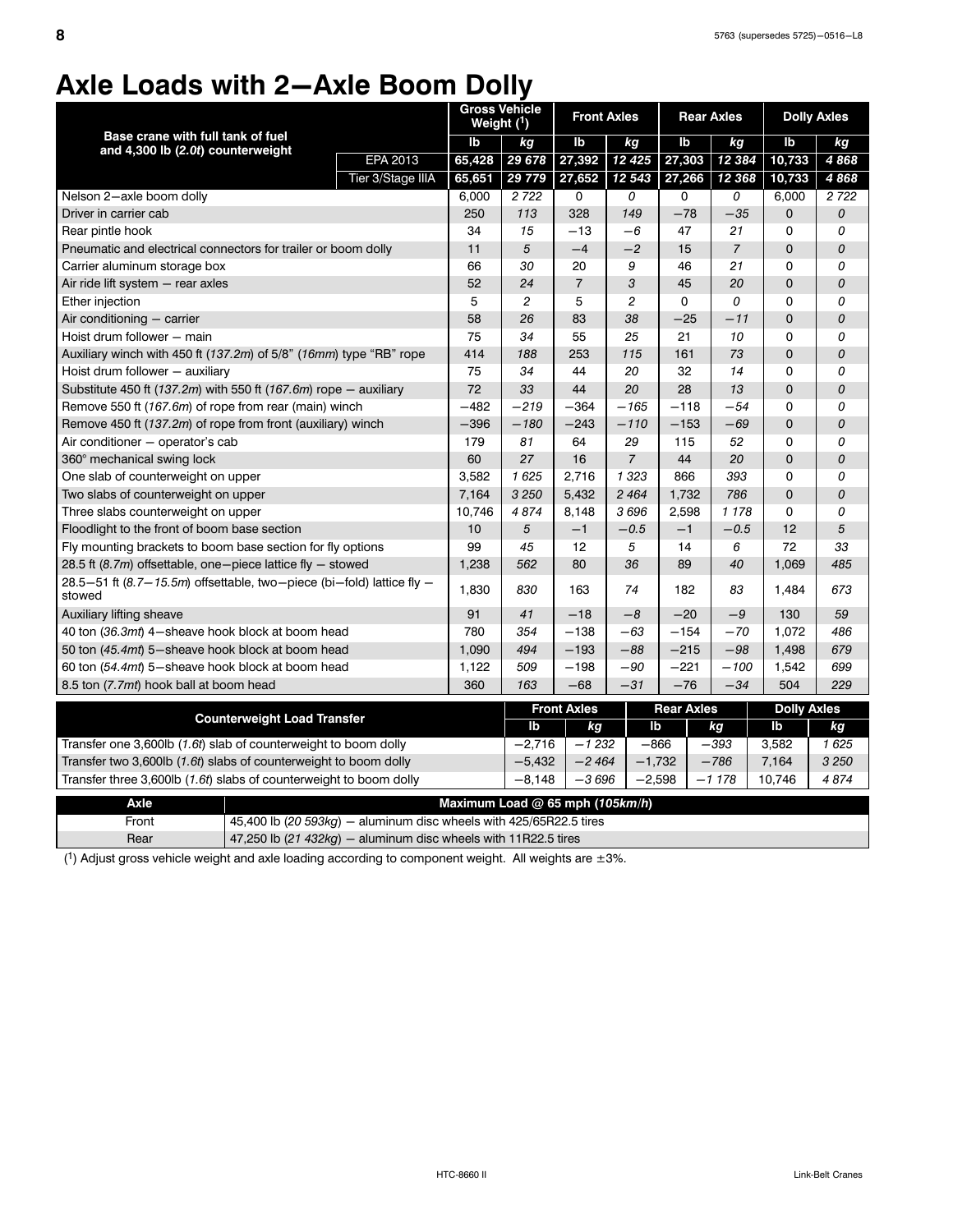## <span id="page-12-0"></span>**General Dimensions**

**EPA 2013** 



*(0.83m)*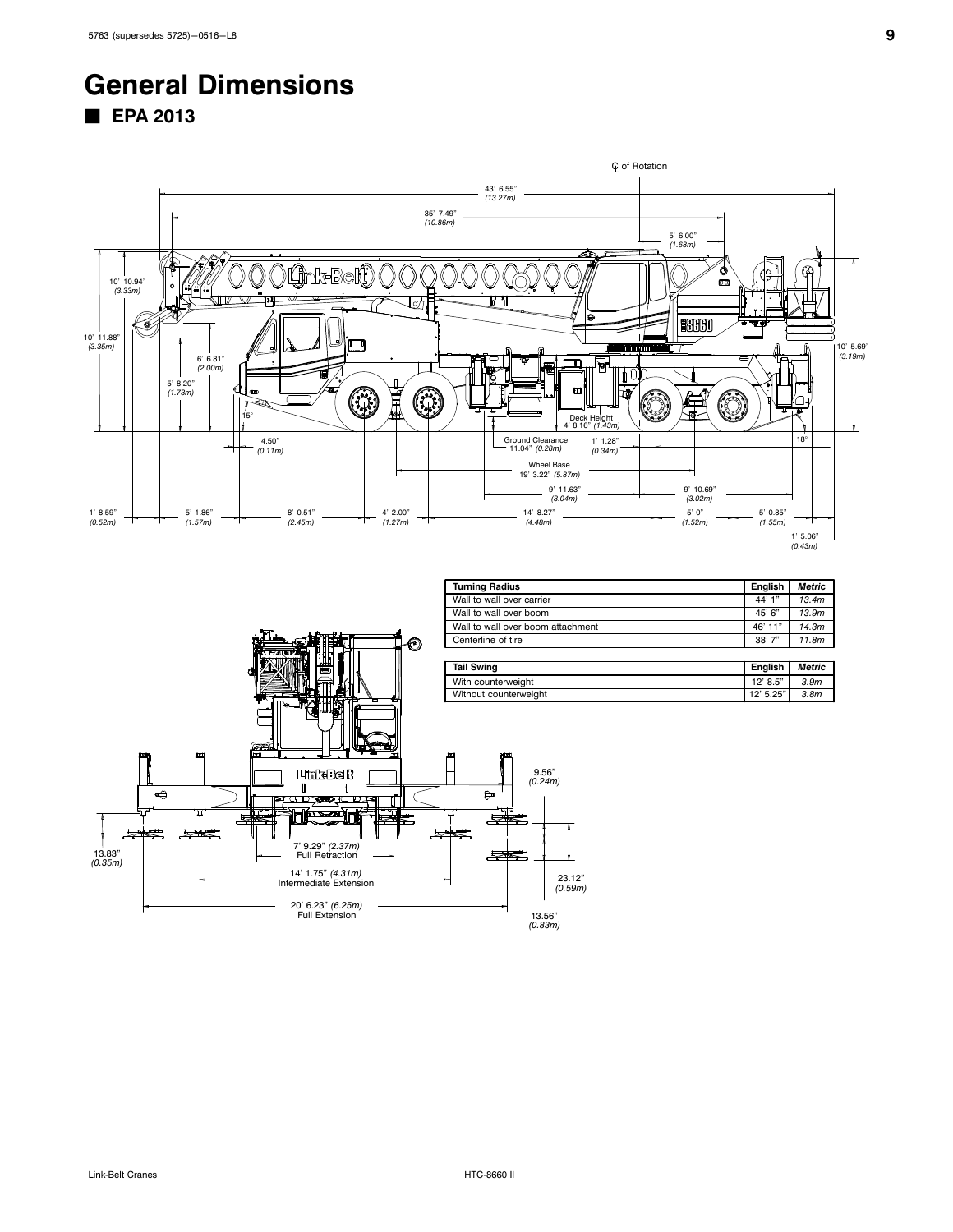## **General Dimensions**

**Tier 3 / Stage IIIA** 



<span id="page-13-0"></span>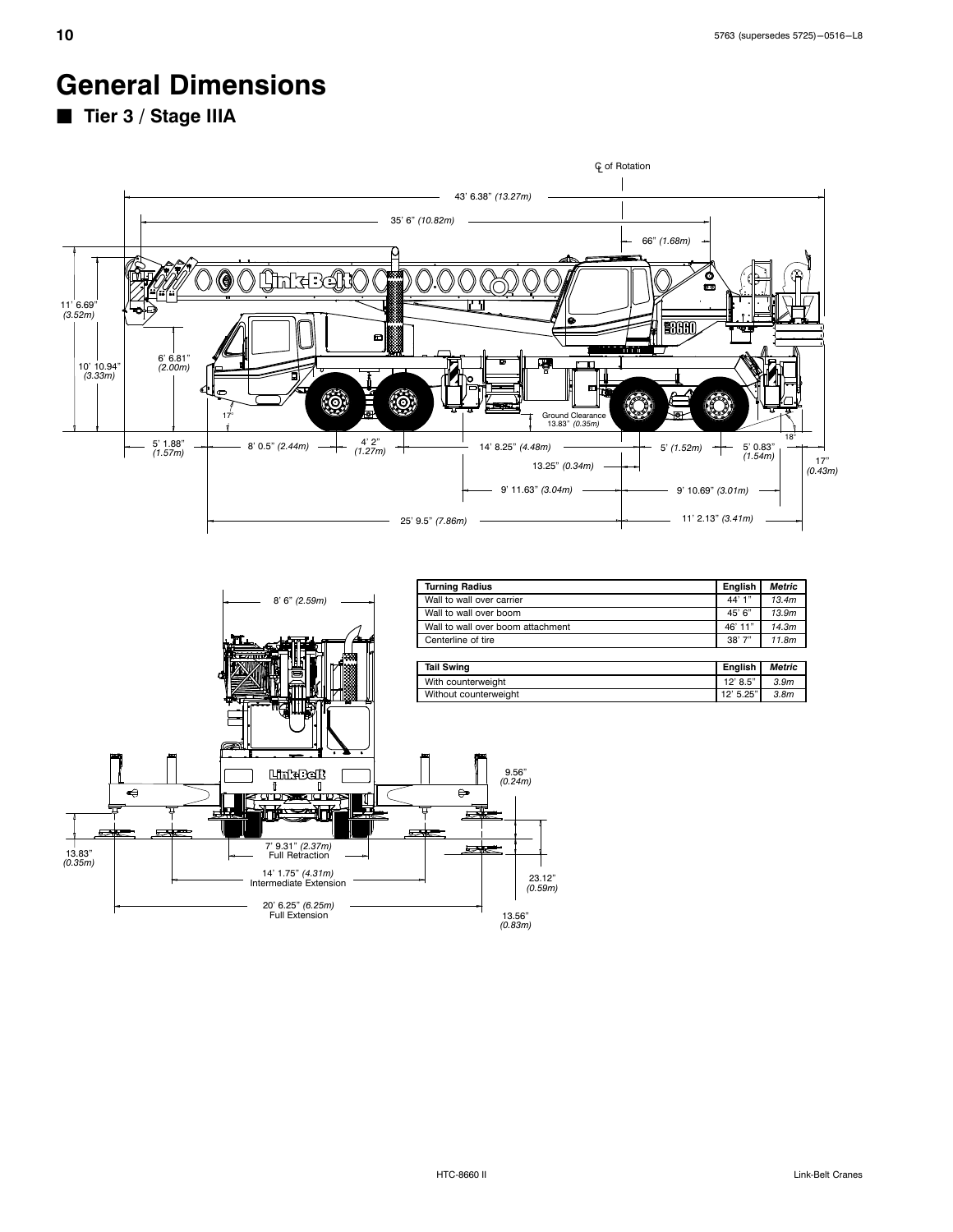## <span id="page-14-0"></span>**Working Range Diagram**

Height In Feet (Meters) Above Ground **Height In Feet (***Meters***) Above Ground**



**Note: Boom and fly geometry shown are for unloaded condition and crane standing level on firm supporting surface. Boom deflection, subsequent radius, and boom angle change must be accounted for when applying load to hook.**



**Do Not Lower The Boom Below The Minimum Boom Angle For No Load Stability As Shown In The Lift Charts For The Boom Lengths Given. Loss Of Stability Will Occur Causing A Tipping Condition.**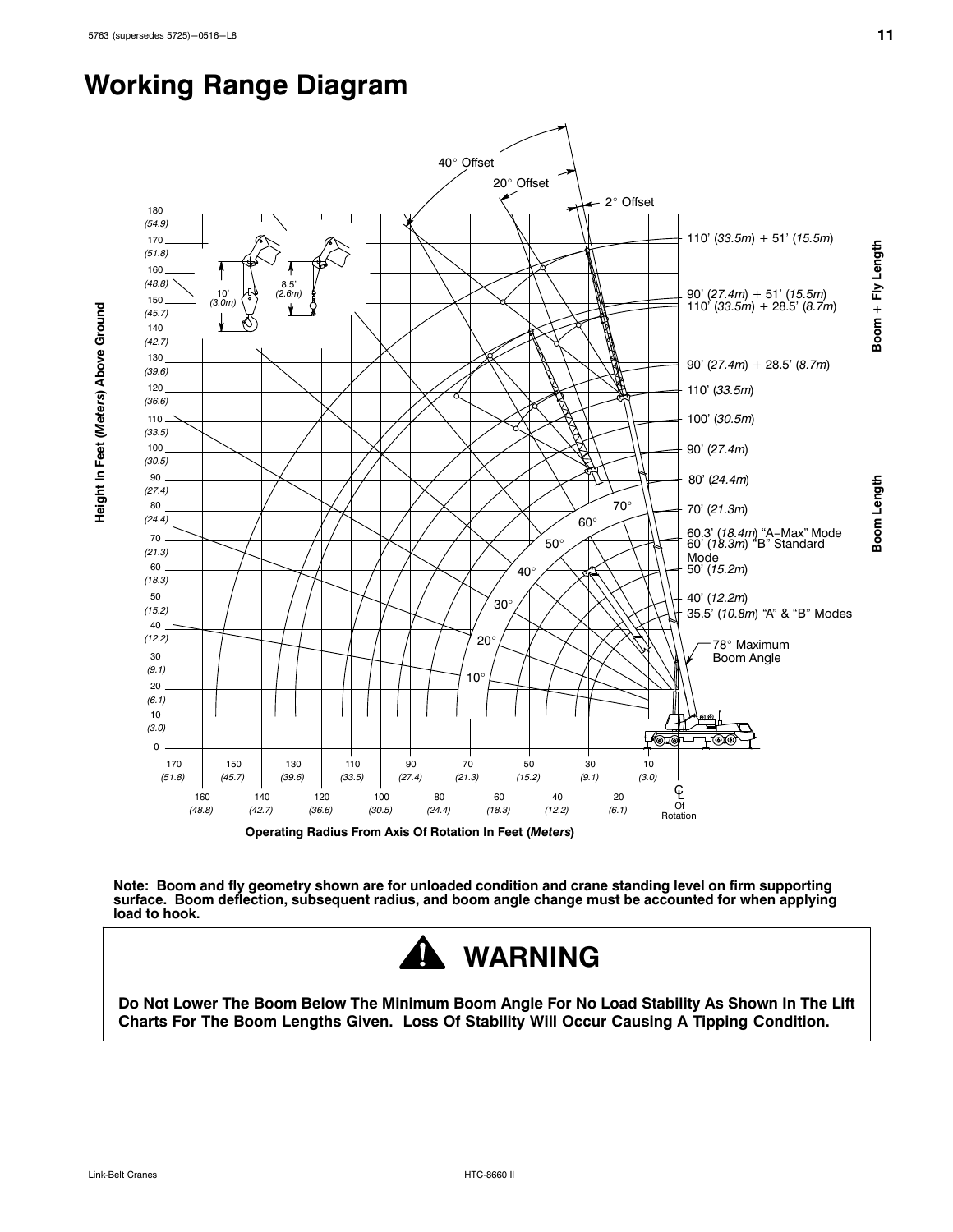#### <span id="page-15-0"></span>**Boom Extend Modes** Boom **Boom Mode "A" (A-Max)** Length Only inner mid section telescopes ft *(m)* 70000 35.5 (*10.8*)  $\frac{1}{2}$  000 000  $\frac{1}{2}$ 0000000000000000 }\* 40 (*12.2*) <u>) Wooo </u> 00000 00000 0000000000000000 } 50 (*15.2*)  $\mathbb{Z}^{\infty}$ 60.3 (*18.3*) Inner Mid Section Base Section298" *(7.57m)* Stroke Boom **Boom Mode "B" (Standard)** Length Inner mid, outer mid, and tip ft *(m)* sections telescope simultaneously 1 35.5 (*10.8*) <u> JAU 10000</u> 40 (*12.2*)  $\frac{1}{\sqrt{10000/\sqrt{10000/\sqrt{10000}}}}$ 0000000000000000 }\* 50 (*15.2*)  $\sum_{n=1}^{\infty}$ 10000 60 (*18.3*) ब⁄⁄‱  $\sqrt{\infty}$  $\int_{0}^{\infty} \frac{\cos \alpha}{\cos \alpha}$ ब्ल⁄ठ००० 0000000 0000/0000 000000000000000 }\* 70 (*21.3*) 80 (*24.4*) 0000000000000000 } 90 (*27.4*) 100 (*30.5*) <u>, amoo </u> 110 (*33.5*) Tip Section Outer Mid Section Inner Mid Section Base Section 298" *(7.57m)* 298" *(7.57m)* 298" *(7.57m)* **Stroke Stroke Stroke**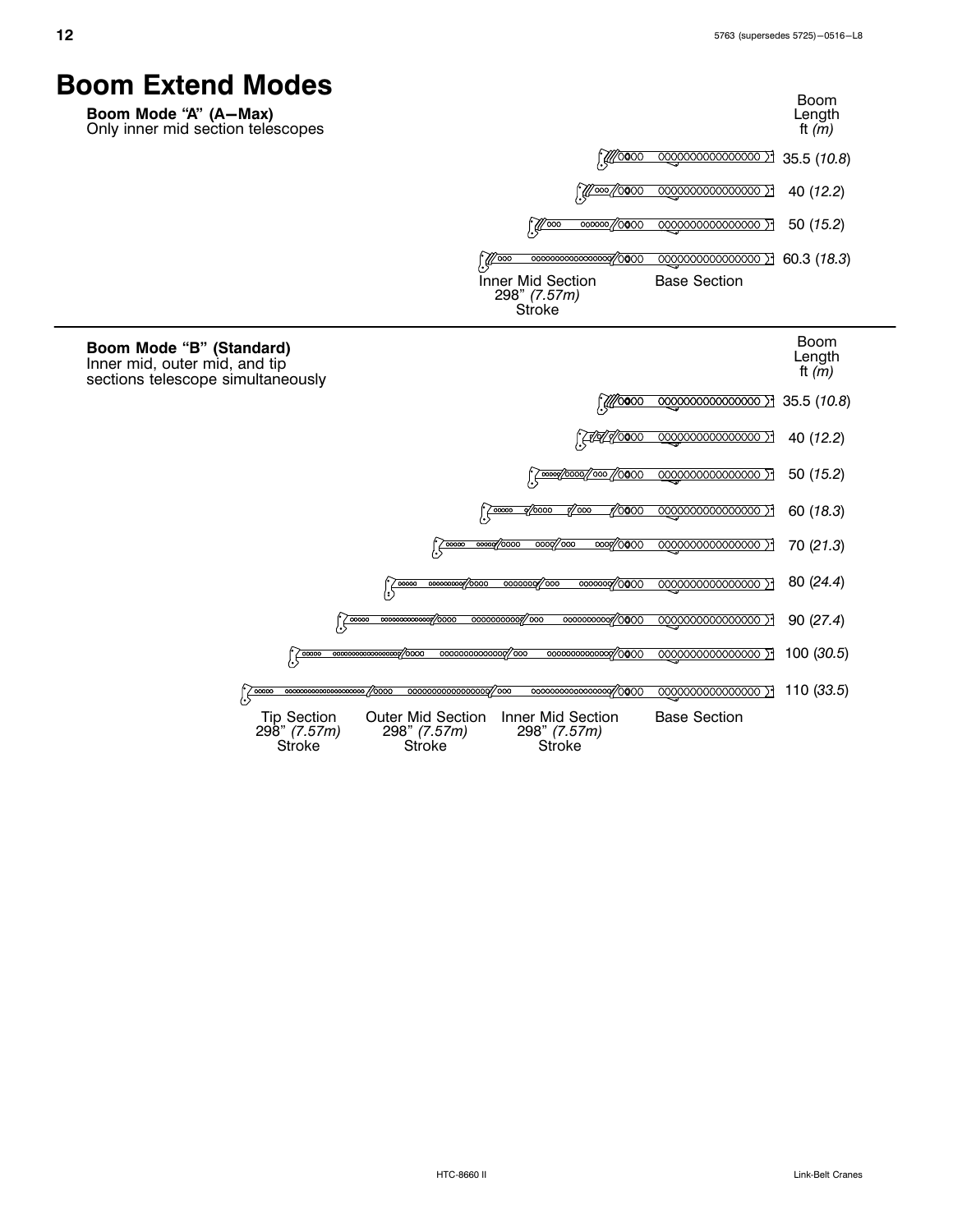## <span id="page-16-0"></span>**Main Boom Lift Capacity Charts - Standard**

|                   |                                            |        | 11,500 lb Counterweight - Fully Extended Outriggers - 360° Rotation |        |                  | (All Capacities Are Listed In Pounds) |        |        |        |                   |
|-------------------|--------------------------------------------|--------|---------------------------------------------------------------------|--------|------------------|---------------------------------------|--------|--------|--------|-------------------|
| <b>Radius</b>     |                                            |        |                                                                     |        | Boom Length (ft) |                                       |        |        |        | Radius            |
| (f <sup>t</sup> ) | 35.5                                       | 40     | 50                                                                  | 60     | 70               | 80                                    | 90     | 100    | 110    | (f <sup>t</sup> ) |
| $\overline{7}$    | 120,000*                                   |        |                                                                     |        |                  |                                       |        |        |        | $\overline{7}$    |
| 10                | 100,000                                    | 80,900 | 72,800                                                              |        |                  |                                       |        |        |        | 10                |
| 12                | 76,000                                     | 73,200 | 65,800                                                              | 50,900 | 37,900           |                                       |        |        |        | 12                |
| 15                | 65,800                                     | 63,600 | 57,700                                                              | 47,300 | 37,900           | 35,400                                |        |        |        | 15                |
| 20                | 52,500                                     | 52,000 | 47,500                                                              | 39,300 | 37,900           | 34,700                                | 28,900 |        |        | 20                |
| 25                | 40,500                                     | 40,300 | 40,000                                                              | 37,900 | 37,900           | 34,300                                | 28,300 | 24,000 | 19,500 | 25                |
| 30                |                                            | 29,600 | 30,300                                                              | 30,600 | 30,800           | 30,400                                | 24,900 | 22,600 | 19,500 | 30                |
| 35                |                                            |        | 22,800                                                              | 23,200 | 23,400           | 23,400                                | 22,100 | 20,100 | 18,500 | 35                |
| 40                |                                            |        | 17,700                                                              | 18,200 | 18,400           | 18,500                                | 18,600 | 18.000 | 16,500 | 40                |
| 45                |                                            |        |                                                                     | 14,600 | 14,800           | 15,000                                | 15,000 | 15,100 | 14,700 | 45                |
| 50                |                                            |        |                                                                     | 11,900 | 12,200           | 12,300                                | 12,400 | 12,400 | 12,500 | 50                |
| 55                |                                            |        |                                                                     |        | 10,100           | 10,300                                | 10,400 | 10,400 | 10,500 | 55                |
| 60                |                                            |        |                                                                     |        | 8,400            | 8,600                                 | 8,700  | 8,800  | 8,800  | 60                |
| 65                |                                            |        |                                                                     |        |                  | 7,200                                 | 7,400  | 7,400  | 7,500  | 65                |
| 70                |                                            |        |                                                                     |        |                  | 6,000                                 | 6,200  | 6,300  | 6,400  | 70                |
| 75                |                                            |        |                                                                     |        |                  |                                       | 5,200  | 5,300  | 5,400  | 75                |
| 80                |                                            |        |                                                                     |        |                  |                                       | 4,400  | 4,500  | 4,600  | 80                |
| 85                |                                            |        |                                                                     |        |                  |                                       |        | 3,800  | 3,900  | 85                |
| 90                |                                            |        |                                                                     |        |                  |                                       |        | 3,100  | 3,200  | 90                |
| 95                |                                            |        |                                                                     |        |                  |                                       |        |        | 2,700  | 95                |
| 100               |                                            |        |                                                                     |        |                  |                                       |        |        | 2,200  | 100               |
|                   | * Special Conditions Or Wire Rope Required |        |                                                                     |        |                  |                                       |        |        |        |                   |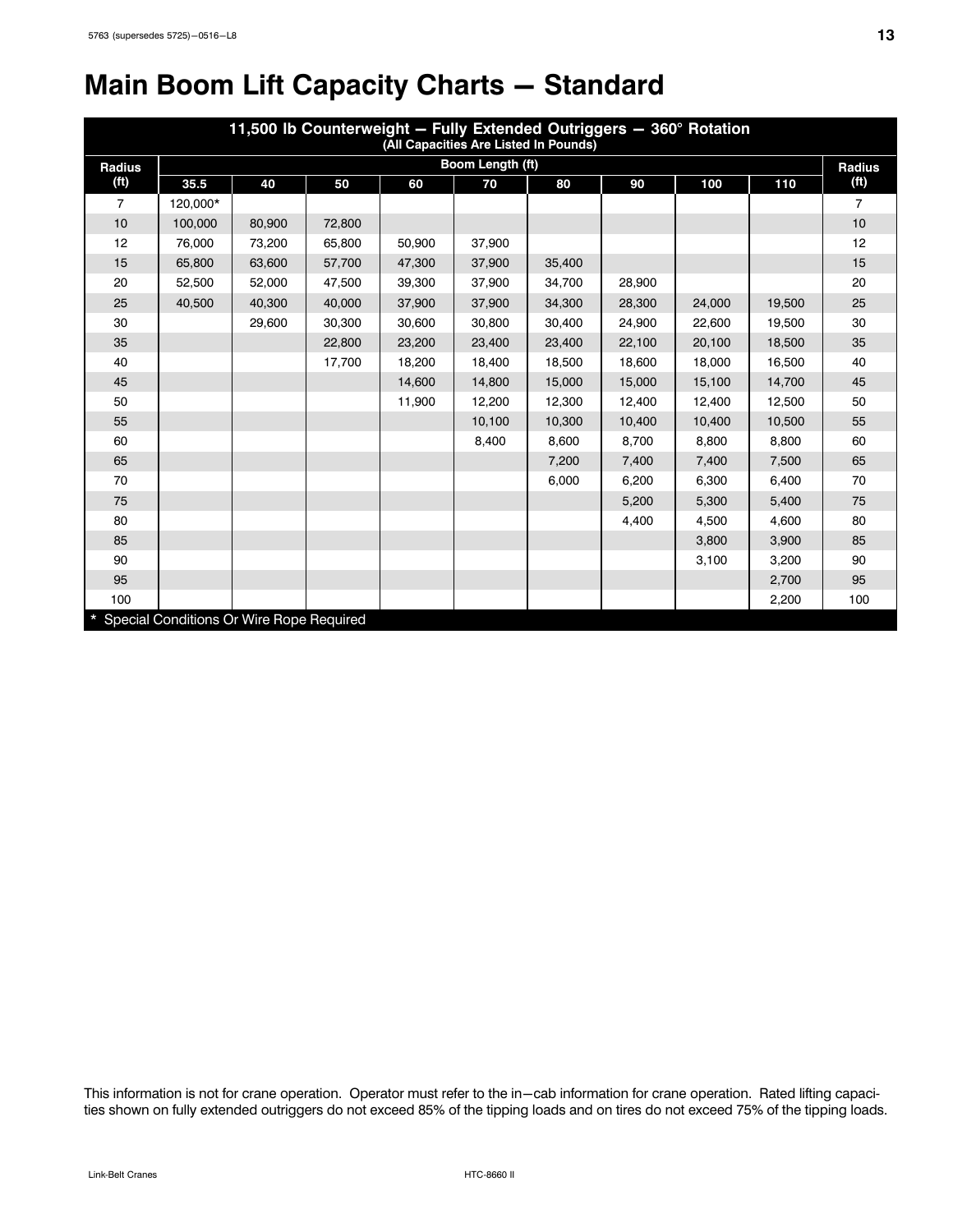<span id="page-17-0"></span>

| 11,500 lb Counterweight - On Tires - Stationary - Boom Centered Over Rear<br>(All Capacities Are Listed In Pounds) |        |               |        |        |        |        |                   |  |  |  |  |
|--------------------------------------------------------------------------------------------------------------------|--------|---------------|--------|--------|--------|--------|-------------------|--|--|--|--|
| <b>Radius</b>                                                                                                      |        | <b>Radius</b> |        |        |        |        |                   |  |  |  |  |
| (f <sup>t</sup> )                                                                                                  | 35.5   | 40            | 50     | 60     | 70     | 80     | (f <sup>t</sup> ) |  |  |  |  |
| 10                                                                                                                 | 49,000 |               |        |        |        |        | 10                |  |  |  |  |
| 12                                                                                                                 | 44,800 | 37,900        | 23,100 |        |        |        | 12                |  |  |  |  |
| 15                                                                                                                 | 37,000 | 37,400        | 24,500 | 15,800 |        |        | 15                |  |  |  |  |
| 20                                                                                                                 | 23,600 | 23,900        | 24,500 | 17,600 |        |        | 20                |  |  |  |  |
| 25                                                                                                                 | 16,400 | 16,700        | 17,300 | 17,600 | 13,300 |        | 25                |  |  |  |  |
| 30                                                                                                                 |        | 12,300        | 12,800 | 13,100 | 13,300 | 13,200 | 30                |  |  |  |  |
| 35                                                                                                                 |        |               | 9,700  | 10,100 | 10,300 | 10,500 | 35                |  |  |  |  |
| 40                                                                                                                 |        |               | 7,500  | 7,800  | 8,100  | 8,200  | 40                |  |  |  |  |
| 45                                                                                                                 |        |               |        | 6,200  | 6,400  | 6,500  | 45                |  |  |  |  |
| 50                                                                                                                 |        |               |        | 4,800  | 5,000  | 5,200  | 50                |  |  |  |  |
| 55                                                                                                                 |        |               |        |        | 4,000  | 4,100  | 55                |  |  |  |  |
| 60                                                                                                                 |        |               |        |        | 3,100  | 3,200  | 60                |  |  |  |  |
| 65                                                                                                                 |        |               |        |        |        | 2,500  | 65                |  |  |  |  |
| 70                                                                                                                 |        |               |        |        |        | 1,900  | 70                |  |  |  |  |

| 11,500 lb Counterweight - On Tires - Pick & Carry (1 mph) - Boom Centered Over Rear<br>(All Capacities Are Listed In Pounds) |        |        |        |                  |        |        |                   |  |  |  |  |
|------------------------------------------------------------------------------------------------------------------------------|--------|--------|--------|------------------|--------|--------|-------------------|--|--|--|--|
| <b>Radius</b>                                                                                                                |        |        |        | Boom Length (ft) |        |        | <b>Radius</b>     |  |  |  |  |
| (f <sup>t</sup> )                                                                                                            | 35.5   | 40     | 50     | 60               | 70     | 80     | (f <sup>t</sup> ) |  |  |  |  |
| 10                                                                                                                           | 36,200 |        |        |                  |        |        | 10                |  |  |  |  |
| 12                                                                                                                           | 32,900 | 33,100 |        |                  |        |        | 12                |  |  |  |  |
| 15                                                                                                                           | 28,800 | 29,000 | 24,000 |                  |        |        | 15                |  |  |  |  |
| 20                                                                                                                           | 23,500 | 23,700 | 24,000 | 17,600           |        |        | 20                |  |  |  |  |
| 25                                                                                                                           | 16,400 | 16,700 | 17,300 | 17,600           | 13,300 |        | 25                |  |  |  |  |
| 30                                                                                                                           |        | 12,300 | 12,800 | 13,100           | 13,300 | 13,200 | 30                |  |  |  |  |
| 35                                                                                                                           |        |        | 9,700  | 10,100           | 10,300 | 10,500 | 35                |  |  |  |  |
| 40                                                                                                                           |        |        | 7,500  | 7,800            | 8,100  | 8,200  | 40                |  |  |  |  |
| 45                                                                                                                           |        |        |        | 6,200            | 6,400  | 6,500  | 45                |  |  |  |  |
| 50                                                                                                                           |        |        |        | 4,800            | 5,000  | 5,200  | 50                |  |  |  |  |
| 55                                                                                                                           |        |        |        |                  | 4,000  | 4,100  | 55                |  |  |  |  |
| 60                                                                                                                           |        |        |        |                  | 3,100  | 3,200  | 60                |  |  |  |  |
| 65                                                                                                                           |        |        |        |                  |        | 2,500  | 65                |  |  |  |  |
| 70                                                                                                                           |        |        |        |                  |        | 1,900  | 70                |  |  |  |  |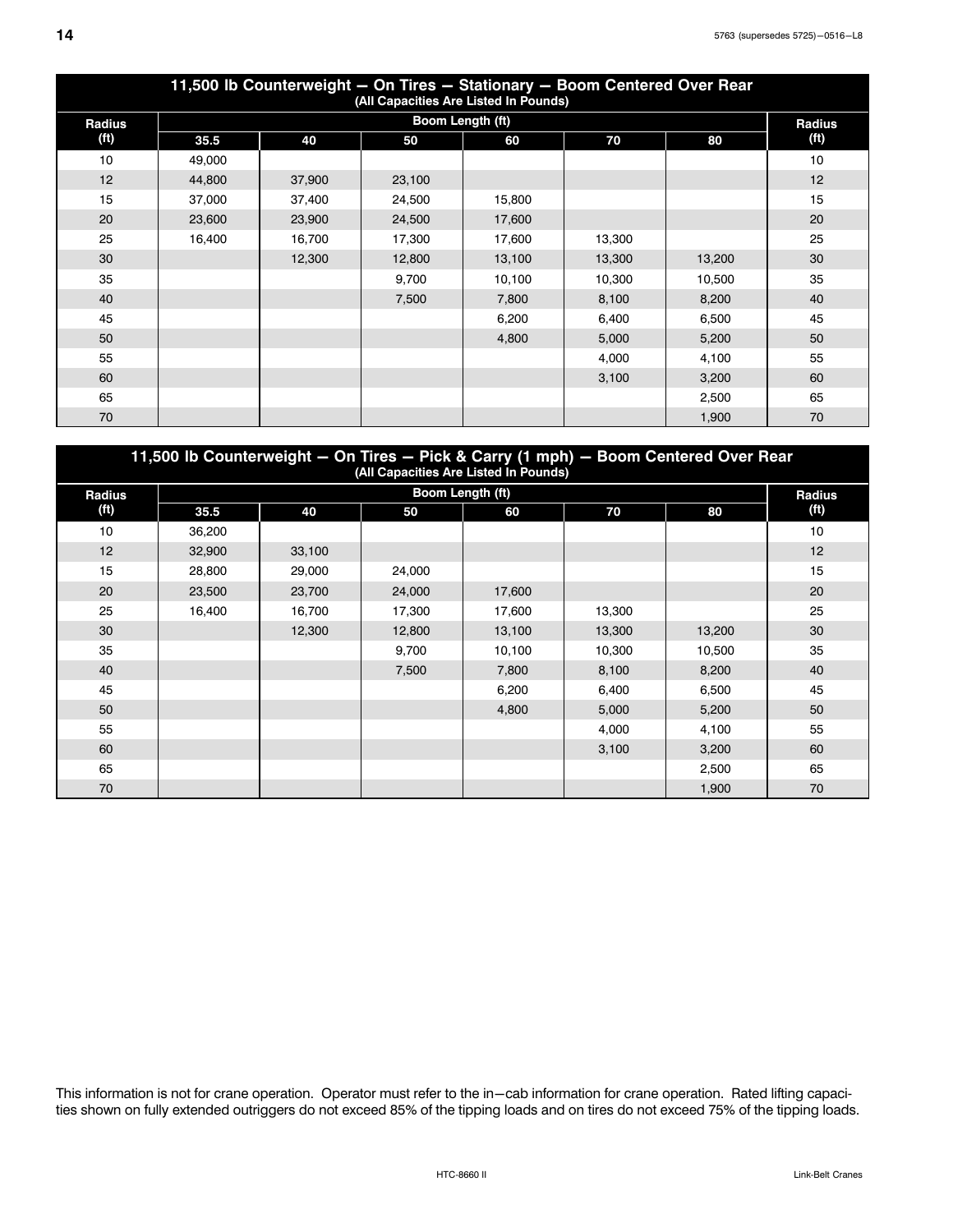## <span id="page-18-0"></span>**Main Boom Lift Capacity Charts - Optional**

|                   |                                            |        | 15,100 lb Counterweight - Fully Extended Outriggers - 360° Rotation |        |                  | (All Capacities Are Listed In Pounds) |        |        |        |                   |
|-------------------|--------------------------------------------|--------|---------------------------------------------------------------------|--------|------------------|---------------------------------------|--------|--------|--------|-------------------|
| <b>Radius</b>     |                                            |        |                                                                     |        | Boom Length (ft) |                                       |        |        |        | Radius            |
| (f <sup>t</sup> ) | 35.5                                       | 40     | 50                                                                  | 60     | 70               | 80                                    | 90     | 100    | 110    | (f <sup>t</sup> ) |
| $\overline{7}$    | 120,000*                                   |        |                                                                     |        |                  |                                       |        |        |        | $\overline{7}$    |
| 10                | 100,000                                    | 80,900 | 72,800                                                              |        |                  |                                       |        |        |        | 10                |
| 12                | 76,000                                     | 73,200 | 65,800                                                              | 50,900 | 37,900           |                                       |        |        |        | 12                |
| 15                | 65,800                                     | 63,600 | 57,700                                                              | 47,300 | 37,900           | 35,400                                |        |        |        | 15                |
| 20                | 53,400                                     | 52,000 | 47,500                                                              | 39,300 | 37,900           | 34,700                                | 28,900 |        |        | 20                |
| 25                | 41,900                                     | 41,700 | 40,300                                                              | 37,900 | 37,900           | 34,300                                | 28,300 | 24,000 | 19,500 | 25                |
| 30                |                                            | 32,900 | 33,600                                                              | 33,900 | 32,900           | 30,400                                | 24,900 | 22,600 | 19,500 | 30                |
| 35                |                                            |        | 25,400                                                              | 25,800 | 25,900           | 26,100                                | 22,100 | 20,100 | 18,500 | 35                |
| 40                |                                            |        | 19,900                                                              | 20.400 | 20.600           | 20,700                                | 19.800 | 18.000 | 16,500 | 40                |
| 45                |                                            |        |                                                                     | 16,500 | 16,700           | 16,800                                | 16,900 | 16,200 | 14,700 | 45                |
| 50                |                                            |        |                                                                     | 13,500 | 13,800           | 13,900                                | 14,000 | 14,100 | 13,300 | 50                |
| 55                |                                            |        |                                                                     |        | 11,500           | 11,700                                | 11,800 | 11,800 | 11,900 | 55                |
| 60                |                                            |        |                                                                     |        | 9,700            | 9,900                                 | 10,000 | 10,100 | 10,200 | 60                |
| 65                |                                            |        |                                                                     |        |                  | 8,400                                 | 8,600  | 8,600  | 8,700  | 65                |
| 70                |                                            |        |                                                                     |        |                  | 7,100                                 | 7,300  | 7,400  | 7,500  | 70                |
| 75                |                                            |        |                                                                     |        |                  |                                       | 6,200  | 6,300  | 6,400  | 75                |
| 80                |                                            |        |                                                                     |        |                  |                                       | 5,300  | 5,400  | 5,500  | 80                |
| 85                |                                            |        |                                                                     |        |                  |                                       |        | 4,600  | 4,700  | 85                |
| 90                |                                            |        |                                                                     |        |                  |                                       |        | 4,000  | 4,000  | 90                |
| 95                |                                            |        |                                                                     |        |                  |                                       |        |        | 3,400  | 95                |
| 100               |                                            |        |                                                                     |        |                  |                                       |        |        | 2,900  | 100               |
|                   | * Special Conditions Or Wire Rope Required |        |                                                                     |        |                  |                                       |        |        |        |                   |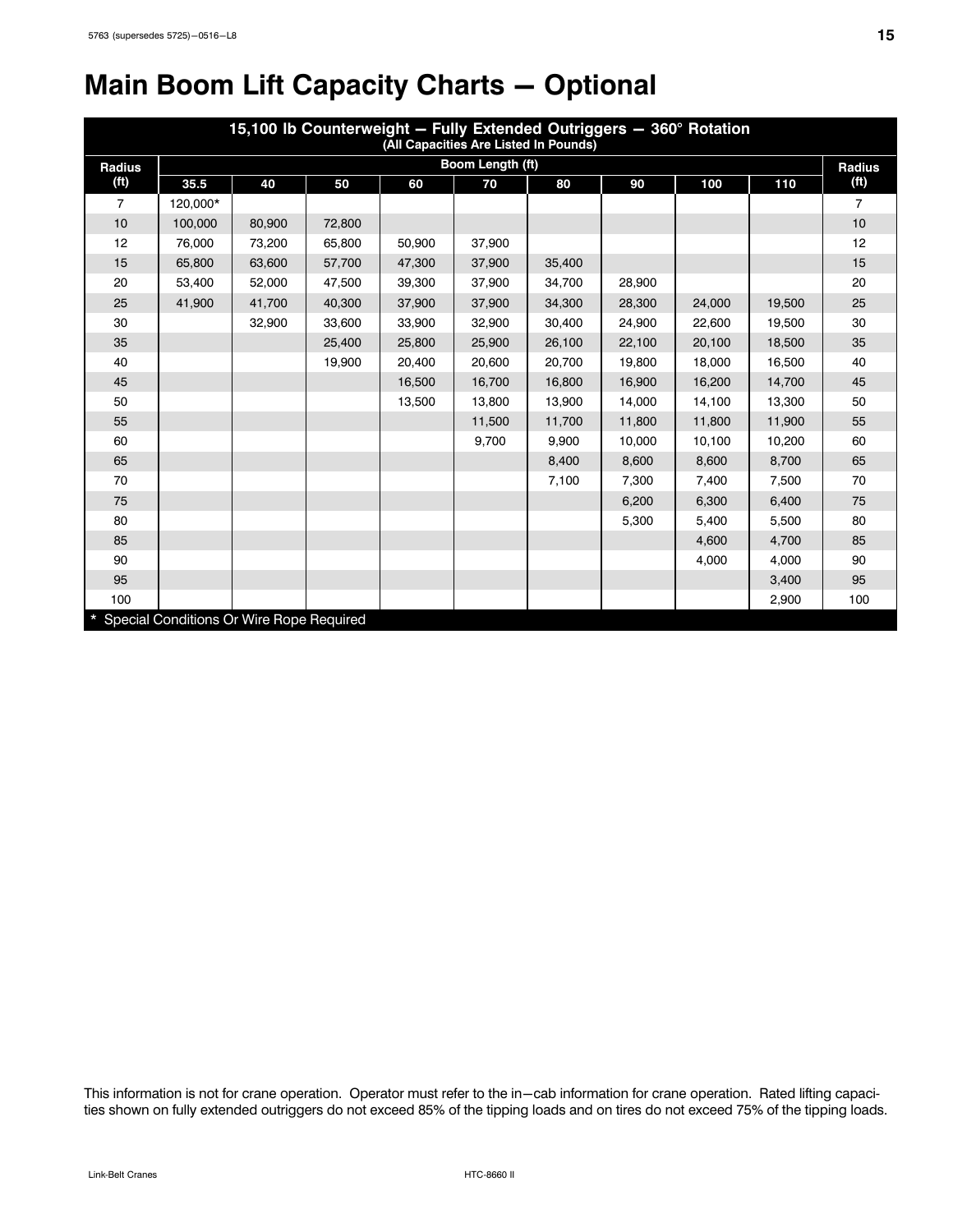<span id="page-19-0"></span>

| 15,100 lb Counterweight - On Tires - Stationary - Boom Centered Over Rear<br>(All Capacities Are Listed In Pounds) |        |               |        |        |        |        |                   |  |  |  |  |
|--------------------------------------------------------------------------------------------------------------------|--------|---------------|--------|--------|--------|--------|-------------------|--|--|--|--|
| <b>Radius</b>                                                                                                      |        | <b>Radius</b> |        |        |        |        |                   |  |  |  |  |
| (f <sup>t</sup> )                                                                                                  | 35.5   | 40            | 50     | 60     | 70     | 80     | (f <sup>t</sup> ) |  |  |  |  |
| 10                                                                                                                 | 49,000 |               |        |        |        |        | 10                |  |  |  |  |
| 12                                                                                                                 | 44,800 | 44,700        |        |        |        |        | 12                |  |  |  |  |
| 15                                                                                                                 | 39,600 | 39,400        | 29,200 |        |        |        | 15                |  |  |  |  |
| 20                                                                                                                 | 26,000 | 26,300        | 26,900 | 19,500 |        |        | 20                |  |  |  |  |
| 25                                                                                                                 | 18,200 | 18,600        | 19,100 | 19,500 | 14,800 |        | 25                |  |  |  |  |
| 30                                                                                                                 |        | 13,800        | 14,300 | 14,600 | 14,800 | 14,200 | 30                |  |  |  |  |
| 35                                                                                                                 |        |               | 11,000 | 11,300 | 11,600 | 11,700 | 35                |  |  |  |  |
| 40                                                                                                                 |        |               | 8,600  | 8,900  | 9,200  | 9,300  | 40                |  |  |  |  |
| 45                                                                                                                 |        |               |        | 7,100  | 7,300  | 7,500  | 45                |  |  |  |  |
| 50                                                                                                                 |        |               |        | 5,700  | 5,900  | 6,100  | 50                |  |  |  |  |
| 55                                                                                                                 |        |               |        |        | 4,700  | 4,900  | 55                |  |  |  |  |
| 60                                                                                                                 |        |               |        |        | 3,800  | 4,000  | 60                |  |  |  |  |
| 65                                                                                                                 |        |               |        |        |        | 3,200  | 65                |  |  |  |  |
| 70                                                                                                                 |        |               |        |        |        | 2,500  | 70                |  |  |  |  |

| 15,100 lb Counterweight - On Tires - Pick & Carry (1 mph) - Boom Centered Over Rear<br>(All Capacities Are Listed In Pounds) |        |                  |        |        |        |        |                   |  |  |  |  |
|------------------------------------------------------------------------------------------------------------------------------|--------|------------------|--------|--------|--------|--------|-------------------|--|--|--|--|
| <b>Radius</b>                                                                                                                |        | Boom Length (ft) |        |        |        |        |                   |  |  |  |  |
| (f <sup>t</sup> )                                                                                                            | 35.5   | 40               | 50     | 60     | 70     | 80     | (f <sup>t</sup> ) |  |  |  |  |
| 10                                                                                                                           | 36,200 |                  |        |        |        |        | 10                |  |  |  |  |
| 12                                                                                                                           | 32,900 | 33,100           |        |        |        |        | 12                |  |  |  |  |
| 15                                                                                                                           | 28,800 | 29,000           | 29,200 |        |        |        | 15                |  |  |  |  |
| 20                                                                                                                           | 23,500 | 23,700           | 24,000 | 19,500 |        |        | 20                |  |  |  |  |
| 25                                                                                                                           | 18,200 | 18,600           | 19,100 | 19,500 | 14,800 |        | 25                |  |  |  |  |
| 30                                                                                                                           |        | 13,800           | 14,300 | 14,600 | 14,800 | 14,200 | 30                |  |  |  |  |
| 35                                                                                                                           |        |                  | 11,000 | 11,300 | 11,600 | 11,700 | 35                |  |  |  |  |
| 40                                                                                                                           |        |                  | 8,600  | 8,900  | 9,200  | 9,300  | 40                |  |  |  |  |
| 45                                                                                                                           |        |                  |        | 7,100  | 7,300  | 7,500  | 45                |  |  |  |  |
| 50                                                                                                                           |        |                  |        | 5,700  | 5,900  | 6,100  | 50                |  |  |  |  |
| 55                                                                                                                           |        |                  |        |        | 4,700  | 4,900  | 55                |  |  |  |  |
| 60                                                                                                                           |        |                  |        |        | 3,800  | 4,000  | 60                |  |  |  |  |
| 65                                                                                                                           |        |                  |        |        |        | 3,200  | 65                |  |  |  |  |
| 70                                                                                                                           |        |                  |        |        |        | 2,500  | 70                |  |  |  |  |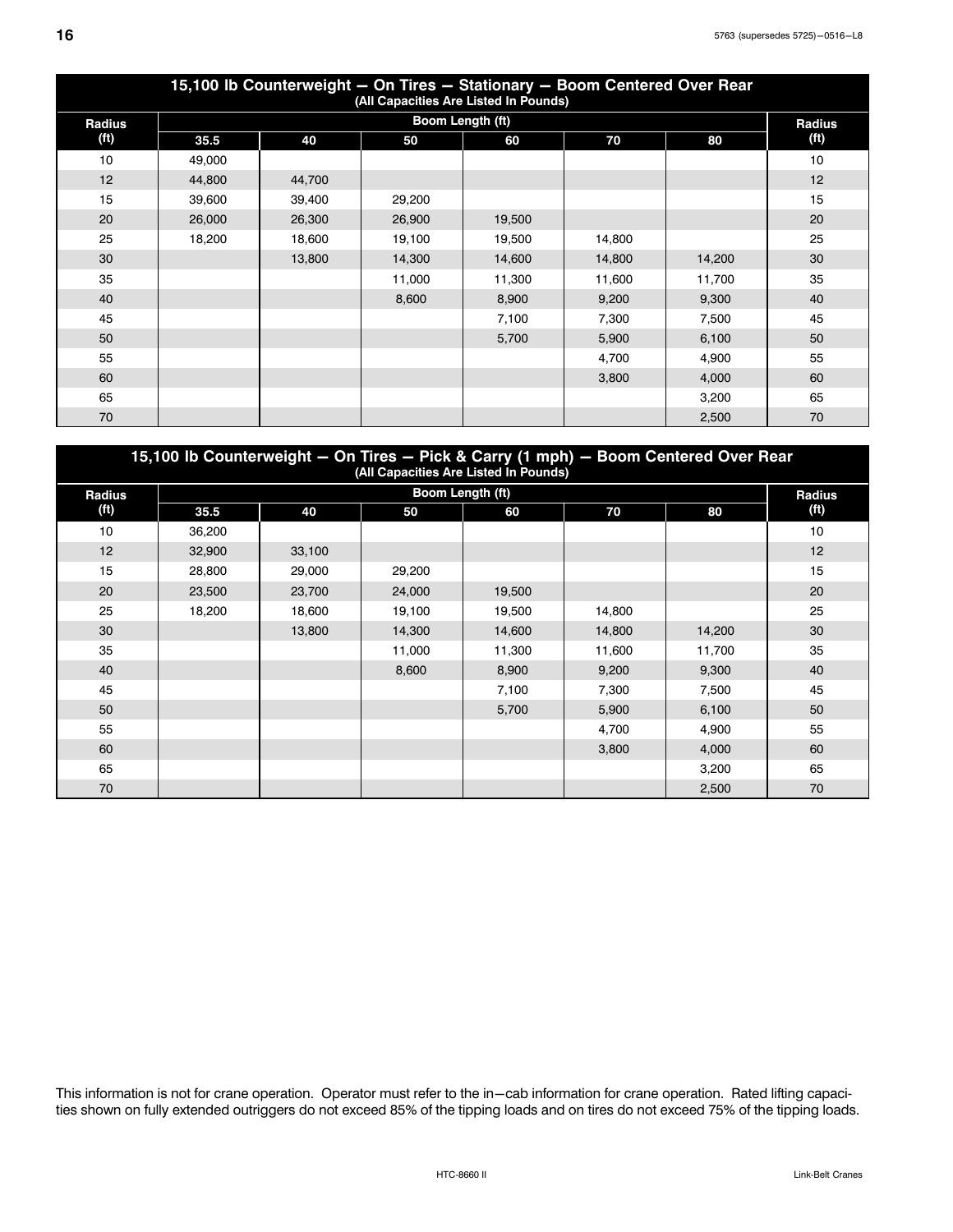<span id="page-20-0"></span>

| 11,500 lb Counterweight - Fully Extended Outriggers - 360° Rotation<br>(All Capacities Are Listed In Pounds) |       |                 |                   |                                           |       |                                           |                 |       |  |  |  |  |
|--------------------------------------------------------------------------------------------------------------|-------|-----------------|-------------------|-------------------------------------------|-------|-------------------------------------------|-----------------|-------|--|--|--|--|
| 110 ft Main Boom Length<br>2° Fly Offset                                                                     |       |                 |                   | 110 ft Main Boom Length<br>20° Fly Offset |       | 110 ft Main Boom Length<br>40° Fly Offset |                 |       |  |  |  |  |
| Radius                                                                                                       |       | Fly Length (ft) | Radius            | Fly Length (ft)                           |       | Radius                                    | Fly Length (ft) |       |  |  |  |  |
| (f <sup>t</sup> )                                                                                            | 28.5  | 51              | (f <sup>t</sup> ) | 28.5                                      | 51    | (f <sup>t</sup> )                         | 28.5            | 51    |  |  |  |  |
| 35                                                                                                           | 9,400 |                 | 35                |                                           |       | 35                                        |                 |       |  |  |  |  |
| 40                                                                                                           | 9,400 |                 | 40                |                                           |       | 40                                        |                 |       |  |  |  |  |
| 45                                                                                                           | 9,400 | 6,200           | 45                | 9.600                                     |       | 45                                        |                 |       |  |  |  |  |
| 50                                                                                                           | 9,400 | 6,200           | 50                | 9,200                                     |       | 50                                        | 7,600           |       |  |  |  |  |
| 55                                                                                                           | 9,300 | 6,200           | 55                | 8,600                                     |       | 55                                        | 7,400           |       |  |  |  |  |
| 60                                                                                                           | 8,600 | 6,200           | 60                | 8,000                                     | 4.900 | 60                                        | 7,200           |       |  |  |  |  |
| 65                                                                                                           | 8,000 | 6,100           | 65                | 7,400                                     | 4,700 | 65                                        | 7,000           |       |  |  |  |  |
| 70                                                                                                           | 7,000 | 5,800           | 70                | 7,000                                     | 4,500 | 70                                        | 6,600           |       |  |  |  |  |
| 75                                                                                                           | 6,000 | 5,400           | 75                | 6,500                                     | 4,300 | 75                                        | 6,200           | 3,500 |  |  |  |  |
| 80                                                                                                           | 5,200 | 5,000           | 80                | 5,600                                     | 4,200 | 80                                        | 5,900           | 3,400 |  |  |  |  |
| 85                                                                                                           | 4,400 | 4,700           | 85                | 4,800                                     | 4,000 | 85                                        | 5,200           | 3,300 |  |  |  |  |
| 90                                                                                                           | 3,800 | 4,300           | 90                | 4,200                                     | 3,900 | 90                                        | 4,400           | 3,300 |  |  |  |  |
| 95                                                                                                           | 3,200 | 3,700           | 95                | 3,600                                     | 3,700 | 95                                        | 3,800           | 3,200 |  |  |  |  |
| 100                                                                                                          | 2,700 | 3,200           | 100               | 3,000                                     | 3,600 | 100                                       | 3,200           | 3,200 |  |  |  |  |
| 105                                                                                                          | 2,300 | 2,700           | 105               | 2,500                                     | 3,300 | 105                                       | 2,700           | 3,100 |  |  |  |  |
| 110                                                                                                          | 1,900 | 2,300           | 110               | 2,100                                     | 2,800 | 110                                       | 2,200           | 3,100 |  |  |  |  |
| 115                                                                                                          | 1.500 | 2.000           | 115               | 1.700                                     | 2.400 | 115                                       |                 | 2.700 |  |  |  |  |
| 120                                                                                                          | 1,200 | 1.600           | 120               | 1.300                                     | 2,000 | 120                                       |                 | 2,300 |  |  |  |  |
| 125                                                                                                          |       | 1,300           | 125               |                                           | 1.700 | 125                                       |                 | 1,900 |  |  |  |  |
| 130                                                                                                          |       |                 | 130               |                                           | 1,300 | 130                                       |                 | 1,500 |  |  |  |  |
| 135                                                                                                          |       |                 | 135               |                                           |       | 135                                       |                 | 1,100 |  |  |  |  |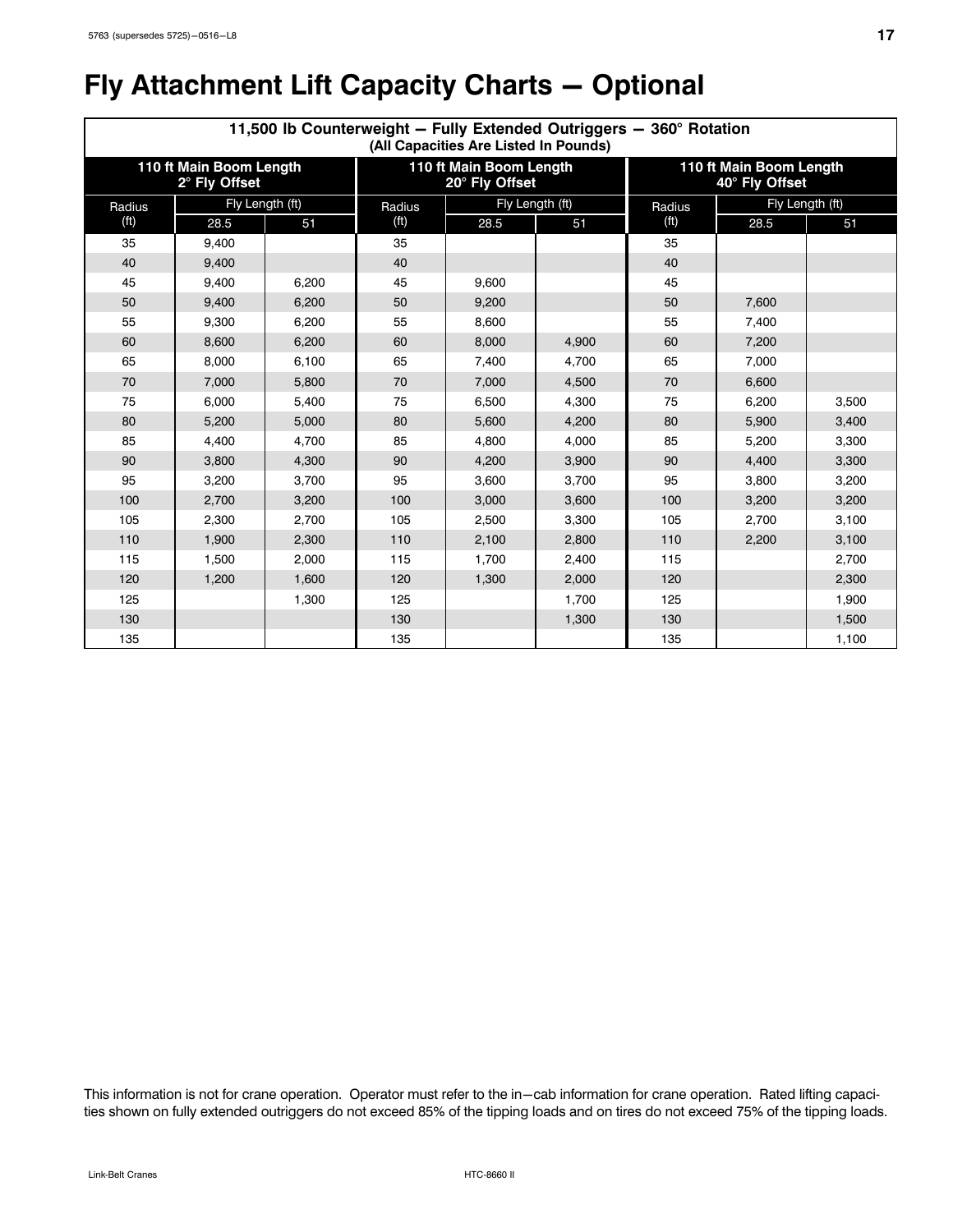<span id="page-21-0"></span>

|                   | 15,100 lb Counterweight - Fully Extended Outriggers - 360° Rotation<br>(All Capacities Are Listed In Pounds) |                 |                   |                                           |                 |                   |                                           |                 |  |  |  |  |
|-------------------|--------------------------------------------------------------------------------------------------------------|-----------------|-------------------|-------------------------------------------|-----------------|-------------------|-------------------------------------------|-----------------|--|--|--|--|
|                   | 110 ft Main Boom Length<br>2° Fly Offset                                                                     |                 |                   | 110 ft Main Boom Length<br>20° Fly Offset |                 |                   | 110 ft Main Boom Length<br>40° Fly Offset |                 |  |  |  |  |
| Radius            |                                                                                                              | Fly Length (ft) | Radius            |                                           | Fly Length (ft) | Radius            |                                           | Fly Length (ft) |  |  |  |  |
| (f <sup>t</sup> ) | 28.5                                                                                                         | 51              | (f <sup>t</sup> ) | 28.5                                      | 51              | (f <sup>t</sup> ) | 28.5                                      | 51              |  |  |  |  |
| 35                | 9,400                                                                                                        |                 | 35                |                                           |                 | 35                |                                           |                 |  |  |  |  |
| 40                | 9,400                                                                                                        |                 | 40                |                                           |                 | 40                |                                           |                 |  |  |  |  |
| 45                | 9.400                                                                                                        | 6,200           | 45                | 9.600                                     |                 | 45                |                                           |                 |  |  |  |  |
| 50                | 9,400                                                                                                        | 6,200           | 50                | 9,200                                     |                 | 50                | 7,600                                     |                 |  |  |  |  |
| 55                | 9,300                                                                                                        | 6,200           | 55                | 8,600                                     |                 | 55                | 7,400                                     |                 |  |  |  |  |
| 60                | 8.600                                                                                                        | 6,200           | 60                | 8,000                                     | 4.900           | 60                | 7,200                                     |                 |  |  |  |  |
| 65                | 8,000                                                                                                        | 6,100           | 65                | 7,400                                     | 4,700           | 65                | 7,000                                     |                 |  |  |  |  |
| 70                | 7,500                                                                                                        | 5,800           | 70                | 7,000                                     | 4,500           | 70                | 6,600                                     |                 |  |  |  |  |
| 75                | 7,000                                                                                                        | 5,400           | 75                | 6,500                                     | 4,300           | 75                | 6,200                                     | 3,500           |  |  |  |  |
| 80                | 6,100                                                                                                        | 5,000           | 80                | 6,200                                     | 4,200           | 80                | 5,900                                     | 3,400           |  |  |  |  |
| 85                | 5,300                                                                                                        | 4,700           | 85                | 5,700                                     | 4,000           | 85                | 5.600                                     | 3,300           |  |  |  |  |
| 90                | 4,600                                                                                                        | 4,400           | 90                | 5,000                                     | 3,900           | 90                | 5,200                                     | 3,300           |  |  |  |  |
| 95                | 4,000                                                                                                        | 4,100           | 95                | 4,300                                     | 3,700           | 95                | 4,500                                     | 3,200           |  |  |  |  |
| 100               | 3,500                                                                                                        | 3,900           | 100               | 3,700                                     | 3,600           | 100               | 3,900                                     | 3,200           |  |  |  |  |
| 105               | 3,000                                                                                                        | 3,400           | 105               | 3,200                                     | 3,400           | 105               | 3,400                                     | 3,100           |  |  |  |  |
| 110               | 2,500                                                                                                        | 3,000           | 110               | 2,700                                     | 3,300           | 110               | 2,800                                     | 3,100           |  |  |  |  |
| 115               | 2,200                                                                                                        | 2,600           | 115               | 2,300                                     | 3,000           | 115               |                                           | 3,000           |  |  |  |  |
| 120               | 1,800                                                                                                        | 2,200           | 120               | 1,900                                     | 2,600           | 120               |                                           | 2,800           |  |  |  |  |
| 125               | 1.500                                                                                                        | 1,900           | 125               | 1,500                                     | 2.200           | 125               |                                           | 2,400           |  |  |  |  |
| 130               | 1,200                                                                                                        | 1,600           | 130               |                                           | 1,900           | 130               |                                           | 2,000           |  |  |  |  |
| 135               |                                                                                                              | 1,300           | 135               |                                           | 1,600           | 135               |                                           | 1,700           |  |  |  |  |
| 140               |                                                                                                              |                 | 140               |                                           | 1,300           | 140               |                                           |                 |  |  |  |  |

## **15,100 lb Counterweight - Fully Extended Outriggers - 360° Rotation**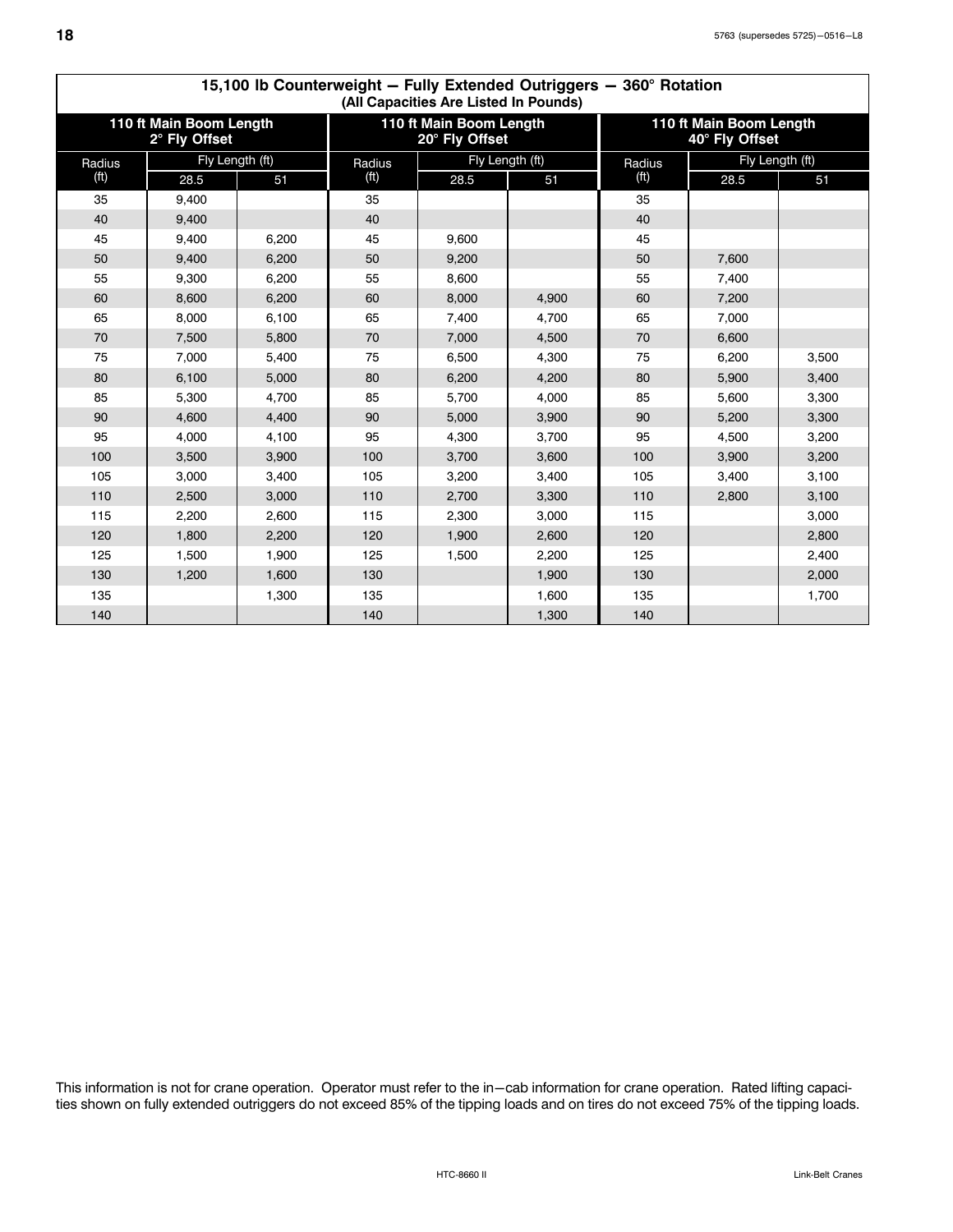<span id="page-22-0"></span>

| 5.2t Counterweight - Fully Extended Outriggers - 360° Rotation<br>(All Capacities Are Listed In Kilograms) |        |        |        |         |                 |         |         |         |         |                |  |  |  |
|------------------------------------------------------------------------------------------------------------|--------|--------|--------|---------|-----------------|---------|---------|---------|---------|----------------|--|--|--|
| <b>Radius</b>                                                                                              |        |        |        |         | Boom Length (m) |         |         |         |         | <b>Radius</b>  |  |  |  |
| (m)                                                                                                        | 10.82  | 12.2   | 15.2   | 18.3    | 21.3            | 24.4    | 27.4    | 30.5    | 33.53   | (m)            |  |  |  |
| 2.5                                                                                                        | 50 000 |        |        |         |                 |         |         |         |         | 2.5            |  |  |  |
| 3                                                                                                          | 45 360 | 36 650 | 33 300 |         |                 |         |         |         |         | 3              |  |  |  |
| 3.5                                                                                                        | 35 200 | 34 100 | 30 600 |         |                 |         |         |         |         | 3.5            |  |  |  |
| $\overline{4}$                                                                                             | 32 600 | 31 450 | 28 300 | 23 050  | 17 150          |         |         |         |         | $\overline{4}$ |  |  |  |
| 4.5                                                                                                        | 30 200 | 29 150 | 26 400 | 21 650  | 17 150          |         |         |         |         | 4.5            |  |  |  |
| 5                                                                                                          | 28 050 | 27 300 | 24 700 | 20 200  | 17 150          | 16 050  |         |         |         | 5              |  |  |  |
| 6                                                                                                          | 24 200 | 23 900 | 21 800 | 18 000  | 17 150          | 15 700  | 13 100  |         |         | 6              |  |  |  |
| $\overline{7}$                                                                                             | 19850  | 19650  | 19 350 | 17 150  | 17 150          | 15 700  | 13 100  | 10850   |         | $\overline{7}$ |  |  |  |
| 8                                                                                                          | 15 100 | 15 350 | 15 550 | 15700   | 15 800          | 15 100  | 12 450  | 10850   | 8800    | 8              |  |  |  |
| 9                                                                                                          | 11 950 | 12 200 | 12 450 | 12 600  | 12 650          | 12750   | 11 450  | 10 350  | 8800    | 9              |  |  |  |
| 10                                                                                                         |        | 9950   | 10 300 | 10 400  | 10 500          | 10 550  | 10 550  | 9 5 5 0 | 8800    | 10             |  |  |  |
| 12                                                                                                         |        |        | 7 300  | 7500    | 7550            | 7600    | 7650    | 7650    | 7600    | 12             |  |  |  |
| 14                                                                                                         |        |        |        | 5 600   | 5700            | 5750    | 5800    | 5800    | 5850    | 14             |  |  |  |
| 16                                                                                                         |        |        |        | 4 3 0 0 | 4 4 5 0         | 4 500   | 4 5 5 0 | 4 5 5 0 | 4 600   | 16             |  |  |  |
| 18                                                                                                         |        |        |        |         | 3 4 5 0         | 3 5 5 0 | 3 600   | 3 600   | 3650    | 18             |  |  |  |
| 20                                                                                                         |        |        |        |         |                 | 2800    | 2850    | 2 9 0 0 | 2950    | 20             |  |  |  |
| 22                                                                                                         |        |        |        |         |                 | 2 2 5 0 | 2 3 0 0 | 2 3 5 0 | 2 3 5 0 | 22             |  |  |  |
| 24                                                                                                         |        |        |        |         |                 |         | 1850    | 1850    | 1 900   | 24             |  |  |  |
| 26                                                                                                         |        |        |        |         |                 |         |         | 1 500   | 1 500   | 26             |  |  |  |
| 28                                                                                                         |        |        |        |         |                 |         |         | 1 1 5 0 | 1 200   | 28             |  |  |  |
| 30                                                                                                         |        |        |        |         |                 |         |         |         | 900     | 30             |  |  |  |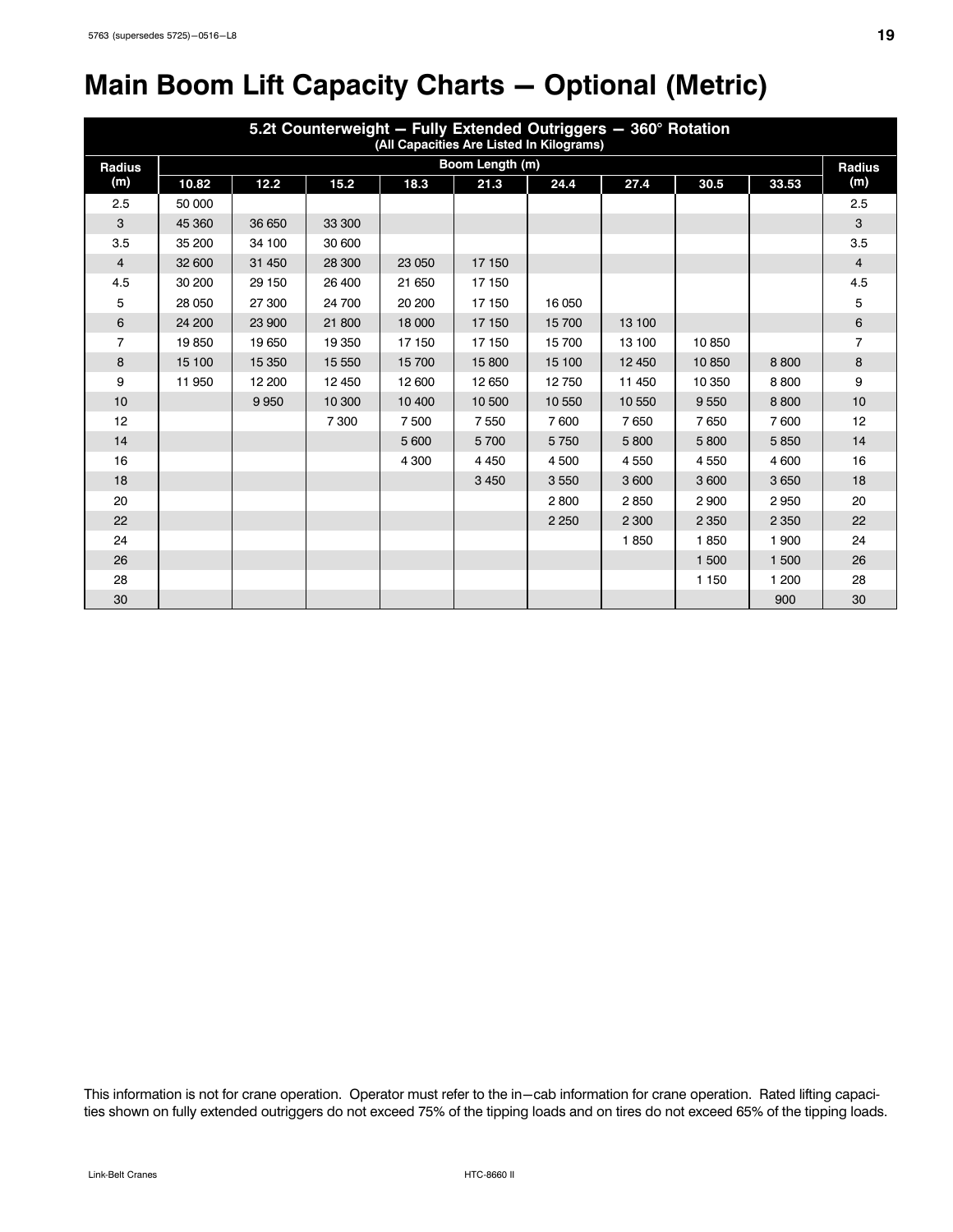<span id="page-23-0"></span>

| 5.2t Counterweight - On Tires - Stationary - Boom Centered Over Rear<br>(All Capacities Are Listed In Kilograms) |         |         |                 |         |         |         |               |  |  |  |
|------------------------------------------------------------------------------------------------------------------|---------|---------|-----------------|---------|---------|---------|---------------|--|--|--|
| <b>Radius</b>                                                                                                    |         |         | Boom Length (m) |         |         |         | <b>Radius</b> |  |  |  |
| (m)                                                                                                              | 10.82   | 12.2    | 15.2            | 18.3    | 21.3    | 24.4    | (m)           |  |  |  |
| 3                                                                                                                | 22 400  |         |                 |         |         |         | 3             |  |  |  |
| 3.5                                                                                                              | 20 800  | 17 150  |                 |         |         |         | 3.5           |  |  |  |
| 4                                                                                                                | 17950   | 17 150  |                 |         |         |         | 4             |  |  |  |
| 4.5                                                                                                              | 14 900  | 15 0 50 | 9850            |         |         |         | 4.5           |  |  |  |
| 5                                                                                                                | 12 650  | 12800   | 9850            |         |         |         | 5             |  |  |  |
| 6                                                                                                                | 9 5 0 0 | 9650    | 9850            | 7 9 0 0 |         |         | 6             |  |  |  |
| $\overline{7}$                                                                                                   | 7400    | 7550    | 7750            | 7900    |         |         | 7             |  |  |  |
| 8                                                                                                                | 5 9 0 0 | 6 0 5 0 | 6 2 5 0         | 6400    | 5 3 5 0 |         | 8             |  |  |  |
| 9                                                                                                                | 4 800   | 4 9 5 0 | 5 1 5 0         | 5 300   | 5 3 5 0 | 5400    | 9             |  |  |  |
| 10                                                                                                               |         | 4 100   | 4 3 0 0         | 4 4 5 0 | 4 500   | 4 600   | 10            |  |  |  |
| 12                                                                                                               |         |         | 3050            | 3 1 5 0 | 3 2 5 0 | 3 3 0 0 | 12            |  |  |  |
| 14                                                                                                               |         |         |                 | 2 3 0 0 | 2 4 0 0 | 2 4 5 0 | 14            |  |  |  |
| 16                                                                                                               |         |         |                 | 1 650   | 1750    | 1800    | 16            |  |  |  |
| 18                                                                                                               |         |         |                 |         | 1 2 5 0 | 1 3 5 0 | 18            |  |  |  |
| 20                                                                                                               |         |         |                 |         |         | 950     | 20            |  |  |  |
| 22                                                                                                               |         |         |                 |         |         | 650     | 22            |  |  |  |

| 5.2t Counterweight - On Tires - Pick & Carry (1.6km/h) - Boom Centered Over Rear<br>(All Capacities Are Listed In Kilograms) |         |         |         |                 |         |         |                |  |  |  |
|------------------------------------------------------------------------------------------------------------------------------|---------|---------|---------|-----------------|---------|---------|----------------|--|--|--|
| Radius                                                                                                                       |         |         |         | Boom Length (m) |         |         | <b>Radius</b>  |  |  |  |
| (m)                                                                                                                          | 10.82   | 12.2    | 15.2    | 18.3            | 21.3    | 24.4    | (m)            |  |  |  |
| 3                                                                                                                            | 16 550  |         |         |                 |         |         | 3              |  |  |  |
| 3.5                                                                                                                          | 15 300  | 15 350  |         |                 |         |         | 3.5            |  |  |  |
| 4                                                                                                                            | 14 200  | 14 250  |         |                 |         |         | 4              |  |  |  |
| 4.5                                                                                                                          | 13 200  | 13 300  | 9850    |                 |         |         | 4.5            |  |  |  |
| 5                                                                                                                            | 12 300  | 12 400  | 9850    |                 |         |         | 5              |  |  |  |
| 6                                                                                                                            | 9 500   | 9650    | 9850    | 7 9 0 0         |         |         | 6              |  |  |  |
| $\overline{7}$                                                                                                               | 7400    | 7550    | 7750    | 7 9 0 0         |         |         | $\overline{7}$ |  |  |  |
| 8                                                                                                                            | 5 9 0 0 | 6 0 5 0 | 6 2 5 0 | 6 4 0 0         | 5 3 5 0 |         | 8              |  |  |  |
| 9                                                                                                                            | 4 800   | 4 9 5 0 | 5 1 5 0 | 5 300           | 5 3 5 0 | 5400    | 9              |  |  |  |
| 10                                                                                                                           |         | 4 100   | 4 3 0 0 | 4 4 5 0         | 4 500   | 4 600   | 10             |  |  |  |
| 12                                                                                                                           |         |         | 3 0 5 0 | 3 1 5 0         | 3 2 5 0 | 3 3 0 0 | 12             |  |  |  |
| 14                                                                                                                           |         |         |         | 2 3 0 0         | 2 4 0 0 | 2 4 5 0 | 14             |  |  |  |
| 16                                                                                                                           |         |         |         | 1 650           | 1750    | 1800    | 16             |  |  |  |
| 18                                                                                                                           |         |         |         |                 | 1 2 5 0 | 1 3 5 0 | 18             |  |  |  |
| 20                                                                                                                           |         |         |         |                 |         | 950     | 20             |  |  |  |
| 22                                                                                                                           |         |         |         |                 |         | 650     | 22             |  |  |  |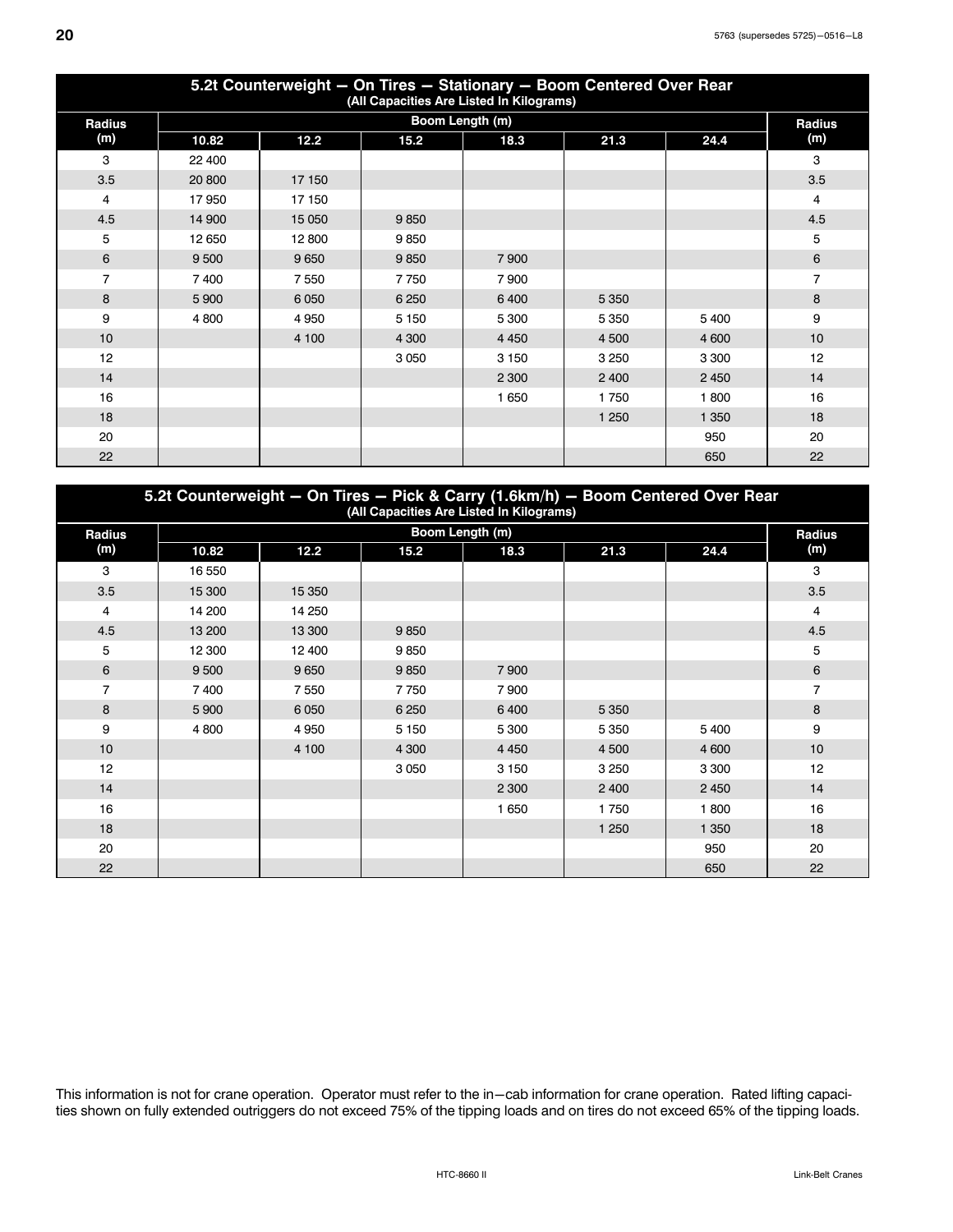<span id="page-24-0"></span>

| 6.8t Counterweight - Fully Extended Outriggers - 360° Rotation<br>(All Capacities Are Listed In Kilograms) |         |        |         |         |                 |         |         |         |         |                |  |  |  |
|------------------------------------------------------------------------------------------------------------|---------|--------|---------|---------|-----------------|---------|---------|---------|---------|----------------|--|--|--|
| Radius                                                                                                     |         |        |         |         | Boom Length (m) |         |         |         |         | <b>Radius</b>  |  |  |  |
| (m)                                                                                                        | 10.82   | 12.2   | 15.2    | 18.3    | 21.3            | 24.4    | 27.4    | 30.5    | 33.53   | (m)            |  |  |  |
| 2.5                                                                                                        | 50 000  |        |         |         |                 |         |         |         |         | 2.5            |  |  |  |
| 3                                                                                                          | 45 360  | 36 650 | 33 300  |         |                 |         |         |         |         | 3              |  |  |  |
| 3.5                                                                                                        | 35 200  | 34 100 | 30 600  |         |                 |         |         |         |         | 3.5            |  |  |  |
| 4                                                                                                          | 32 600  | 31 450 | 28 300  | 23 050  | 17 150          |         |         |         |         | $\overline{4}$ |  |  |  |
| 4.5                                                                                                        | 30 200  | 29 150 | 26 400  | 21 650  | 17 150          |         |         |         |         | 4.5            |  |  |  |
| 5                                                                                                          | 28 050  | 27 300 | 24 700  | 20 200  | 17 150          | 16 050  |         |         |         | 5              |  |  |  |
| 6                                                                                                          | 24 550  | 23 900 | 21 800  | 18 000  | 17 150          | 15 700  | 13 100  |         |         | 6              |  |  |  |
| $\overline{7}$                                                                                             | 21 000  | 20 900 | 19550   | 17 150  | 17 150          | 15 700  | 13 100  | 10850   |         | $\overline{7}$ |  |  |  |
| 8                                                                                                          | 16750   | 16950  | 17 150  | 17 150  | 16 650          | 15 100  | 12 450  | 10850   | 8800    | 8              |  |  |  |
| 9                                                                                                          | 13 0 50 | 13 550 | 13850   | 13 950  | 14 050          | 13 900  | 11 450  | 10 350  | 8800    | 9              |  |  |  |
| 10                                                                                                         |         | 11 100 | 11 450  | 11 550  | 11 600          | 11 650  | 10 550  | 9550    | 8800    | 10             |  |  |  |
| 12                                                                                                         |         |        | 8 2 0 0 | 8 4 0 0 | 8 4 5 0         | 8 500   | 8 5 5 0 | 8 2 5 0 | 7600    | 12             |  |  |  |
| 14                                                                                                         |         |        |         | 6350    | 6450            | 6 500   | 6 500   | 6 5 5 0 | 6550    | 14             |  |  |  |
| 16                                                                                                         |         |        |         | 4 9 0 0 | 5 0 5 0         | 5 100   | 5 1 5 0 | 5 200   | 5 200   | 16             |  |  |  |
| 18                                                                                                         |         |        |         |         | 4 0 0 0         | 4 100   | 4 150   | 4 150   | 4 200   | 18             |  |  |  |
| 20                                                                                                         |         |        |         |         |                 | 3 3 0 0 | 3 3 5 0 | 3 4 0 0 | 3 4 0 0 | 20             |  |  |  |
| 22                                                                                                         |         |        |         |         |                 | 2650    | 2 700   | 2750    | 2800    | 22             |  |  |  |
| 24                                                                                                         |         |        |         |         |                 |         | 2 2 0 0 | 2 2 5 0 | 2 3 0 0 | 24             |  |  |  |
| 26                                                                                                         |         |        |         |         |                 |         |         | 1850    | 1850    | 26             |  |  |  |
| 28                                                                                                         |         |        |         |         |                 |         |         | 1 500   | 1 500   | 28             |  |  |  |
| 30                                                                                                         |         |        |         |         |                 |         |         |         | 1 200   | 30             |  |  |  |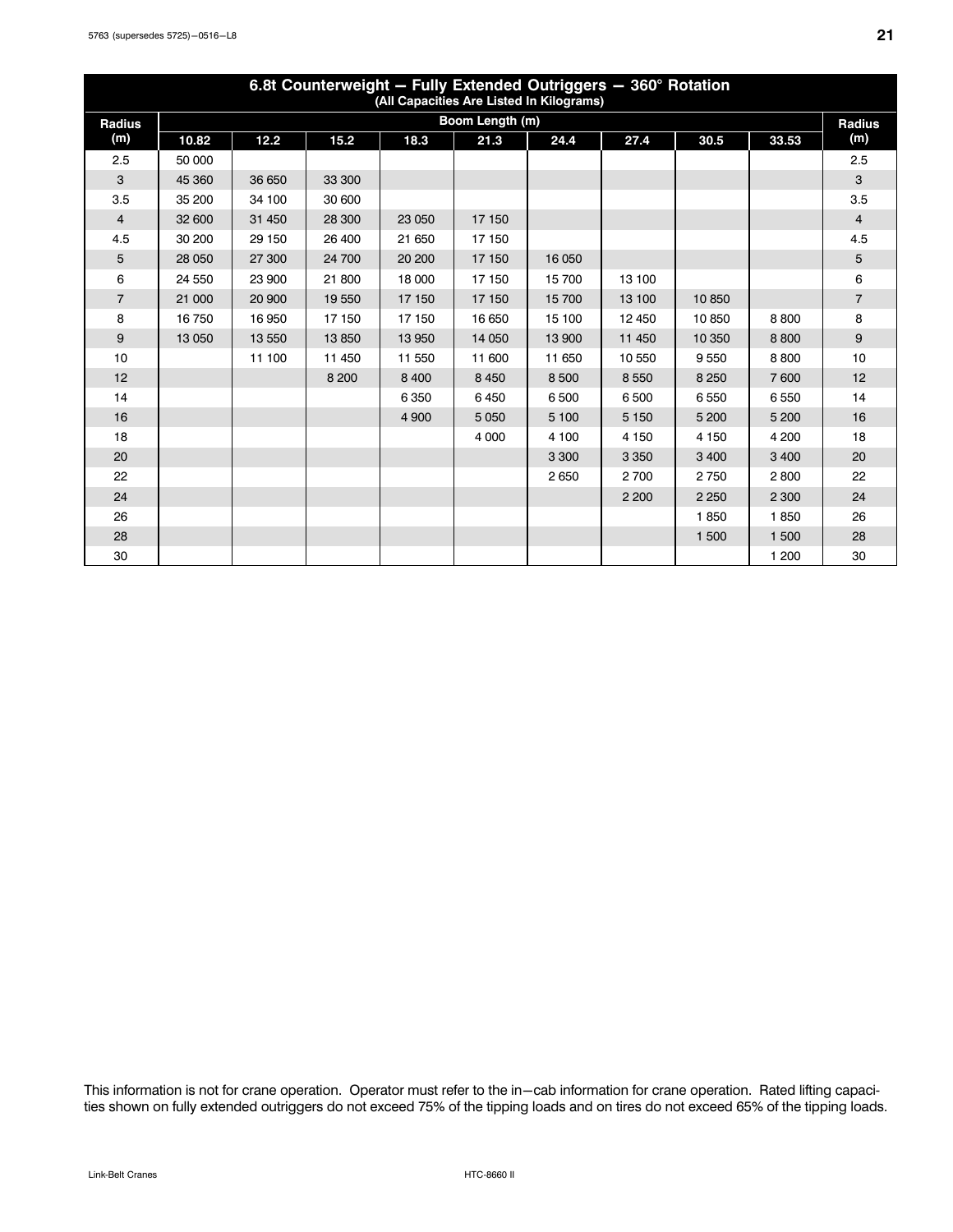<span id="page-25-0"></span>

| 6.8t Counterweight - On Tires - Stationary - Boom Centered Over Rear<br>(All Capacities Are Listed In Kilograms) |         |         |         |                 |         |         |               |  |  |  |
|------------------------------------------------------------------------------------------------------------------|---------|---------|---------|-----------------|---------|---------|---------------|--|--|--|
| Radius                                                                                                           |         |         |         | Boom Length (m) |         |         | <b>Radius</b> |  |  |  |
| (m)                                                                                                              | 10.82   | 12.2    | 15.2    | 18.3            | 21.3    | 24.4    | (m)           |  |  |  |
| 3                                                                                                                | 22 350  |         |         |                 |         |         | 3             |  |  |  |
| 3.5                                                                                                              | 20 800  | 17 150  |         |                 |         |         | 3.5           |  |  |  |
| 4                                                                                                                | 19 400  | 17 150  |         |                 |         |         | 4             |  |  |  |
| 4.5                                                                                                              | 16 300  | 16 450  | 13 400  |                 |         |         | 4.5           |  |  |  |
| 5                                                                                                                | 13850   | 14 000  | 13 400  |                 |         |         | 5             |  |  |  |
| 6                                                                                                                | 10 450  | 10 600  | 10 800  | 8700            |         |         | 6             |  |  |  |
| $\overline{7}$                                                                                                   | 8 2 0 0 | 8 3 5 0 | 8550    | 8700            |         |         | 7             |  |  |  |
| 8                                                                                                                | 6 600   | 6750    | 6950    | 7 100           | 5950    |         | 8             |  |  |  |
| 9                                                                                                                | 5 4 0 0 | 5 5 5 0 | 5750    | 5 9 0 0         | 5950    | 6 0 0 0 | 9             |  |  |  |
| 10                                                                                                               |         | 4 600   | 4 8 5 0 | 4 9 5 0         | 5 0 5 0 | 5 100   | 10            |  |  |  |
| 12                                                                                                               |         |         | 3500    | 3600            | 3 700   | 3750    | 12            |  |  |  |
| 14                                                                                                               |         |         |         | 2650            | 2 7 5 0 | 2800    | 14            |  |  |  |
| 16                                                                                                               |         |         |         | 2 0 0 0         | 2 0 5 0 | 2 1 5 0 | 16            |  |  |  |
| 18                                                                                                               |         |         |         |                 | 1 5 5 0 | 1 600   | 18            |  |  |  |
| 20                                                                                                               |         |         |         |                 |         | 1 200   | 20            |  |  |  |
| 22                                                                                                               |         |         |         |                 |         | 850     | 22            |  |  |  |

| 6.8t Counterweight - On Tires - Pick & Carry (1.6km/h) - Boom Centered Over Rear<br>(All Capacities Are Listed In Kilograms) |         |         |         |                 |         |         |                |  |  |  |
|------------------------------------------------------------------------------------------------------------------------------|---------|---------|---------|-----------------|---------|---------|----------------|--|--|--|
| <b>Radius</b>                                                                                                                |         |         |         | Boom Length (m) |         |         | <b>Radius</b>  |  |  |  |
| (m)                                                                                                                          | 10.82   | 12.2    | 15.2    | 18.3            | 21.3    | 24.4    | (m)            |  |  |  |
| 3                                                                                                                            | 16 500  |         |         |                 |         |         | 3              |  |  |  |
| 3.5                                                                                                                          | 15 300  | 15 350  |         |                 |         |         | 3.5            |  |  |  |
| 4                                                                                                                            | 14 200  | 14 250  |         |                 |         |         | 4              |  |  |  |
| 4.5                                                                                                                          | 13 200  | 13 300  | 13 400  |                 |         |         | 4.5            |  |  |  |
| 5                                                                                                                            | 12 300  | 12 400  | 12 500  |                 |         |         | 5              |  |  |  |
| 6                                                                                                                            | 10 450  | 10 600  | 10 800  | 8700            |         |         | 6              |  |  |  |
| $\overline{7}$                                                                                                               | 8 2 0 0 | 8 3 5 0 | 8550    | 8700            |         |         | $\overline{7}$ |  |  |  |
| 8                                                                                                                            | 6 600   | 6750    | 6950    | 7 100           | 5950    |         | 8              |  |  |  |
| 9                                                                                                                            | 5 4 0 0 | 5 5 5 0 | 5750    | 5 9 0 0         | 5950    | 6000    | 9              |  |  |  |
| 10                                                                                                                           |         | 4 600   | 4 8 5 0 | 4 9 5 0         | 5 0 5 0 | 5 100   | 10             |  |  |  |
| 12                                                                                                                           |         |         | 3500    | 3 600           | 3700    | 3750    | 12             |  |  |  |
| 14                                                                                                                           |         |         |         | 2650            | 2750    | 2800    | 14             |  |  |  |
| 16                                                                                                                           |         |         |         | 2 0 0 0         | 2 0 5 0 | 2 1 5 0 | 16             |  |  |  |
| 18                                                                                                                           |         |         |         |                 | 1 5 5 0 | 1 600   | 18             |  |  |  |
| 20                                                                                                                           |         |         |         |                 |         | 1 200   | 20             |  |  |  |
| 22                                                                                                                           |         |         |         |                 |         | 850     | 22             |  |  |  |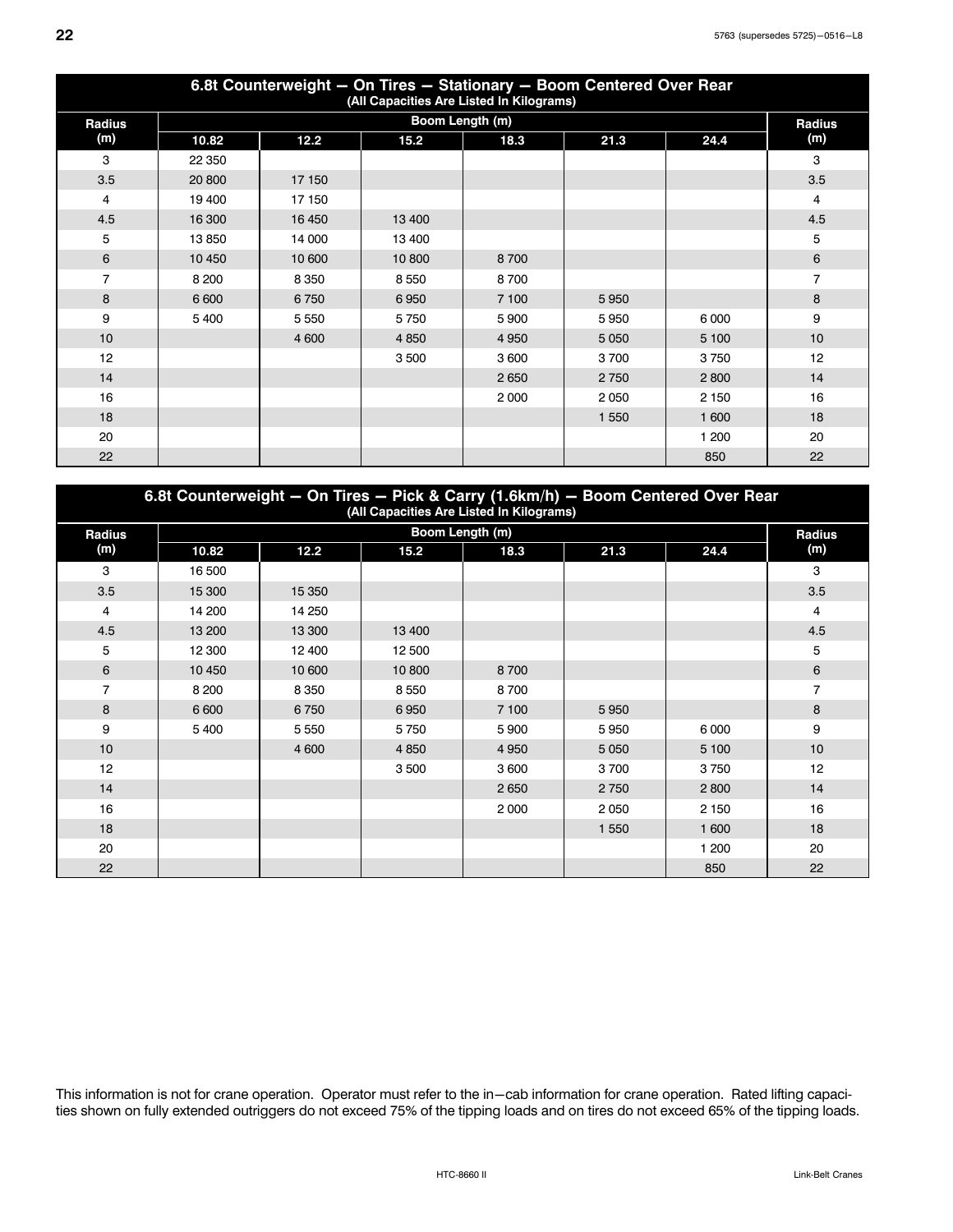<span id="page-26-0"></span>

|                                          | 5.2t Counterweight - Fully Extended Outriggers - 360° Rotation<br>(All Capacities Are Listed In Kilograms) |                |        |                                           |                |        |                                           |                |  |  |  |  |  |
|------------------------------------------|------------------------------------------------------------------------------------------------------------|----------------|--------|-------------------------------------------|----------------|--------|-------------------------------------------|----------------|--|--|--|--|--|
| 33.53m Main Boom Length<br>2° Fly Offset |                                                                                                            |                |        | 33.53m Main Boom Length<br>20° Fly Offset |                |        | 33.53m Main Boom Length<br>40° Fly Offset |                |  |  |  |  |  |
| Radius                                   |                                                                                                            | Fly Length (m) | Radius |                                           | Fly Length (m) | Radius |                                           | Fly Length (m) |  |  |  |  |  |
| (m)                                      | 8.69                                                                                                       | 15.54          | (m)    | 8.69                                      | 15.54          | (m)    | 8.69                                      | 15.54          |  |  |  |  |  |
| 12                                       | 4 300                                                                                                      |                | 12     |                                           |                | 12     |                                           |                |  |  |  |  |  |
| 14                                       | 4 3 0 0                                                                                                    | 2800           | 14     | 4 3 0 0                                   |                | 14     |                                           |                |  |  |  |  |  |
| 16                                       | 4 3 0 0                                                                                                    | 2800           | 16     | 4 0 5 0                                   |                | 16     | 3 4 0 0                                   |                |  |  |  |  |  |
| 18                                       | 3 9 0 0                                                                                                    | 2800           | 18     | 3650                                      | 2 2 5 0        | 18     | 3 3 0 0                                   |                |  |  |  |  |  |
| 20                                       | 3 2 0 0                                                                                                    | 2 7 5 0        | 20     | 3 3 5 0                                   | 2 100          | 20     | 3 1 5 0                                   |                |  |  |  |  |  |
| 22                                       | 2600                                                                                                       | 2 5 5 0        | 22     | 2800                                      | 2 0 0 0        | 22     | 2 9 0 0                                   | 1 600          |  |  |  |  |  |
| 24                                       | 2 1 5 0                                                                                                    | 2 3 0 0        | 24     | 2 3 5 0                                   | 1 900          | 24     | 2500                                      | 1 550          |  |  |  |  |  |
| 26                                       | 1750                                                                                                       | 1 9 5 0        | 26     | 1 900                                     | 1800           | 26     | 2050                                      | 1 500          |  |  |  |  |  |
| 28                                       | 1 400                                                                                                      | 1 600          | 28     | 1550                                      | 1750           | 28     | 1650                                      | 1 450          |  |  |  |  |  |
| 30                                       | 1 1 5 0                                                                                                    | 1 3 5 0        | 30     | 1 2 5 0                                   | 1 5 5 0        | 30     | 1 3 5 0                                   | 1 4 5 0        |  |  |  |  |  |
| 32                                       | 900                                                                                                        | 1 100          | 32     | 1 0 0 0                                   | 1 300          | 32     | 1 0 5 0                                   | 1 400          |  |  |  |  |  |
| 34                                       | 700                                                                                                        | 900            | 34     | 800                                       | 1 0 5 0        | 34     | 800                                       | 1 200          |  |  |  |  |  |
| 36                                       | 500                                                                                                        | 700            | 36     | 550                                       | 850            | 36     |                                           | 950            |  |  |  |  |  |
| 38                                       |                                                                                                            | 550            | 38     |                                           | 650            | 38     |                                           | 750            |  |  |  |  |  |
| 40                                       |                                                                                                            |                | 40     |                                           | 500            | 40     |                                           | 550            |  |  |  |  |  |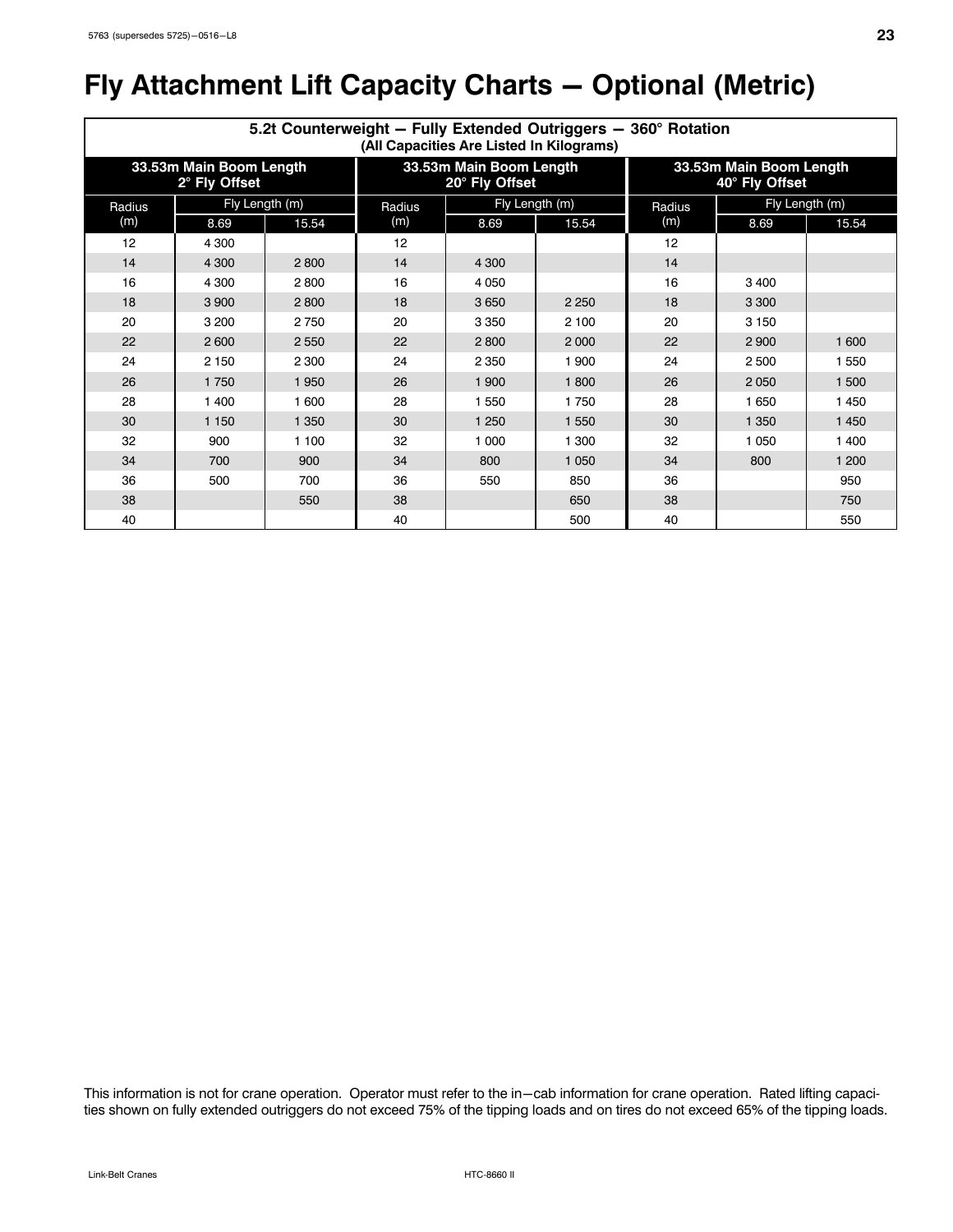<span id="page-27-0"></span>

|        | 6.8t Counterweight - Fully Extended Outriggers - 360° Rotation<br>(All Capacities Are Listed In Kilograms) |                |        |                                           |         |        |                                           |         |  |  |  |  |  |
|--------|------------------------------------------------------------------------------------------------------------|----------------|--------|-------------------------------------------|---------|--------|-------------------------------------------|---------|--|--|--|--|--|
|        | 33.53m Main Boom Length<br>2° Fly Offset                                                                   |                |        | 33.53m Main Boom Length<br>20° Fly Offset |         |        | 33.53m Main Boom Length<br>40° Fly Offset |         |  |  |  |  |  |
| Radius |                                                                                                            | Fly Length (m) | Radius | Fly Length (m)                            |         | Radius | Fly Length (m)                            |         |  |  |  |  |  |
| (m)    | 8.69                                                                                                       | 15.54          | (m)    | 8.69                                      | 15.54   | (m)    | 8.69                                      | 15.54   |  |  |  |  |  |
| 12     | 4 3 0 0                                                                                                    |                | 12     |                                           |         | 12     |                                           |         |  |  |  |  |  |
| 14     | 4 3 0 0                                                                                                    | 2800           | 14     | 4 300                                     |         | 14     |                                           |         |  |  |  |  |  |
| 16     | 4 3 0 0                                                                                                    | 2800           | 16     | 4 0 5 0                                   |         | 16     | 3 4 0 0                                   |         |  |  |  |  |  |
| 18     | 3950                                                                                                       | 2800           | 18     | 3650                                      | 2 2 5 0 | 18     | 3 3 0 0                                   |         |  |  |  |  |  |
| 20     | 3600                                                                                                       | 2 7 5 0        | 20     | 3 3 5 0                                   | 2 100   | 20     | 3 1 5 0                                   |         |  |  |  |  |  |
| 22     | 3 0 5 0                                                                                                    | 2 5 5 0        | 22     | 3 0 5 0                                   | 2 0 0 0 | 22     | 2 9 0 0                                   | 1 600   |  |  |  |  |  |
| 24     | 2500                                                                                                       | 2 3 0 0        | 24     | 2700                                      | 1 900   | 24     | 2700                                      | 1 550   |  |  |  |  |  |
| 26     | 2 100                                                                                                      | 2 100          | 26     | 2 2 5 0                                   | 1800    | 26     | 2 4 0 0                                   | 1 500   |  |  |  |  |  |
| 28     | 1750                                                                                                       | 1950           | 28     | 1 900                                     | 1 750   | 28     | 2000                                      | 1 4 5 0 |  |  |  |  |  |
| 30     | 1 4 5 0                                                                                                    | 1 650          | 30     | 1 5 5 0                                   | 1 650   | 30     | 1 6 5 0                                   | 1 4 5 0 |  |  |  |  |  |
| 32     | 1 200                                                                                                      | 1 3 5 0        | 32     | 1 300                                     | 1 550   | 32     | 1 350                                     | 1 400   |  |  |  |  |  |
| 34     | 950                                                                                                        | 1 1 5 0        | 34     | 1 0 5 0                                   | 1 300   | 34     | 1 0 5 0                                   | 1 400   |  |  |  |  |  |
| 36     | 750                                                                                                        | 950            | 36     | 800                                       | 1 100   | 36     |                                           | 1 200   |  |  |  |  |  |
| 38     | 600                                                                                                        | 750            | 38     | 600                                       | 900     | 38     |                                           | 1 000   |  |  |  |  |  |
| 40     | 450                                                                                                        | 600            | 40     |                                           | 700     | 40     |                                           | 750     |  |  |  |  |  |
| 42     |                                                                                                            |                | 42     |                                           | 550     | 42     |                                           | 550     |  |  |  |  |  |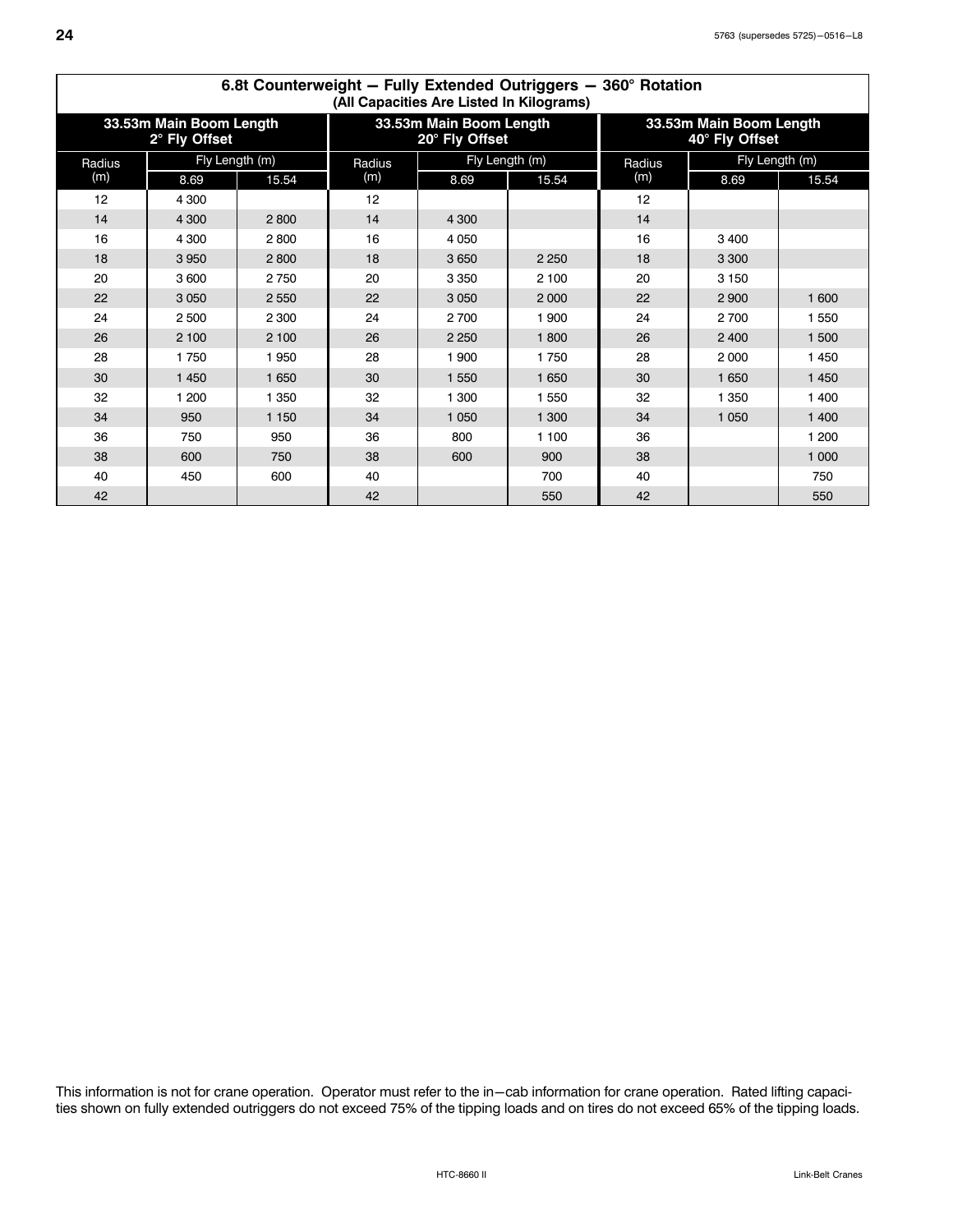**This page intentionally left blank**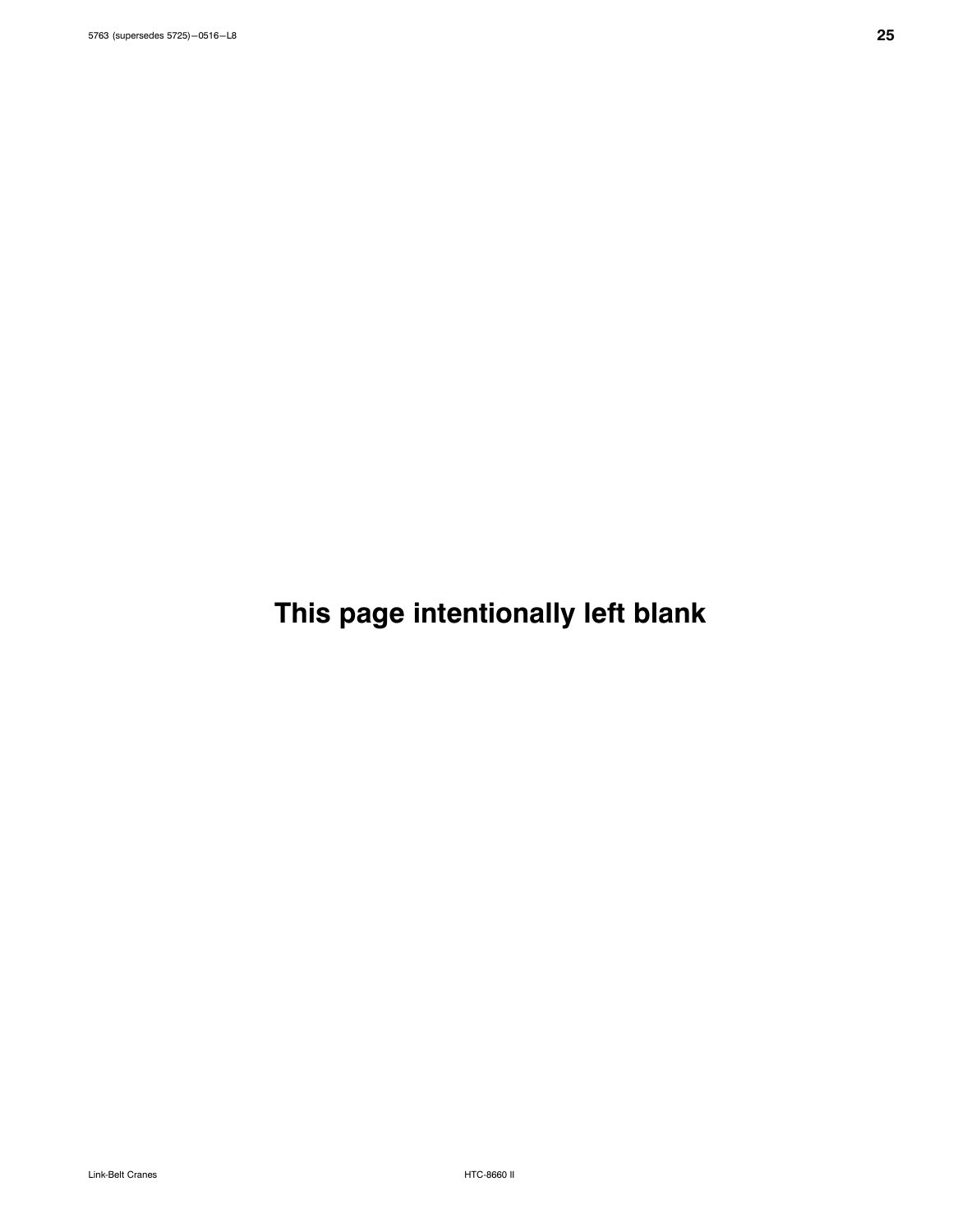## **This page intentionally left blank**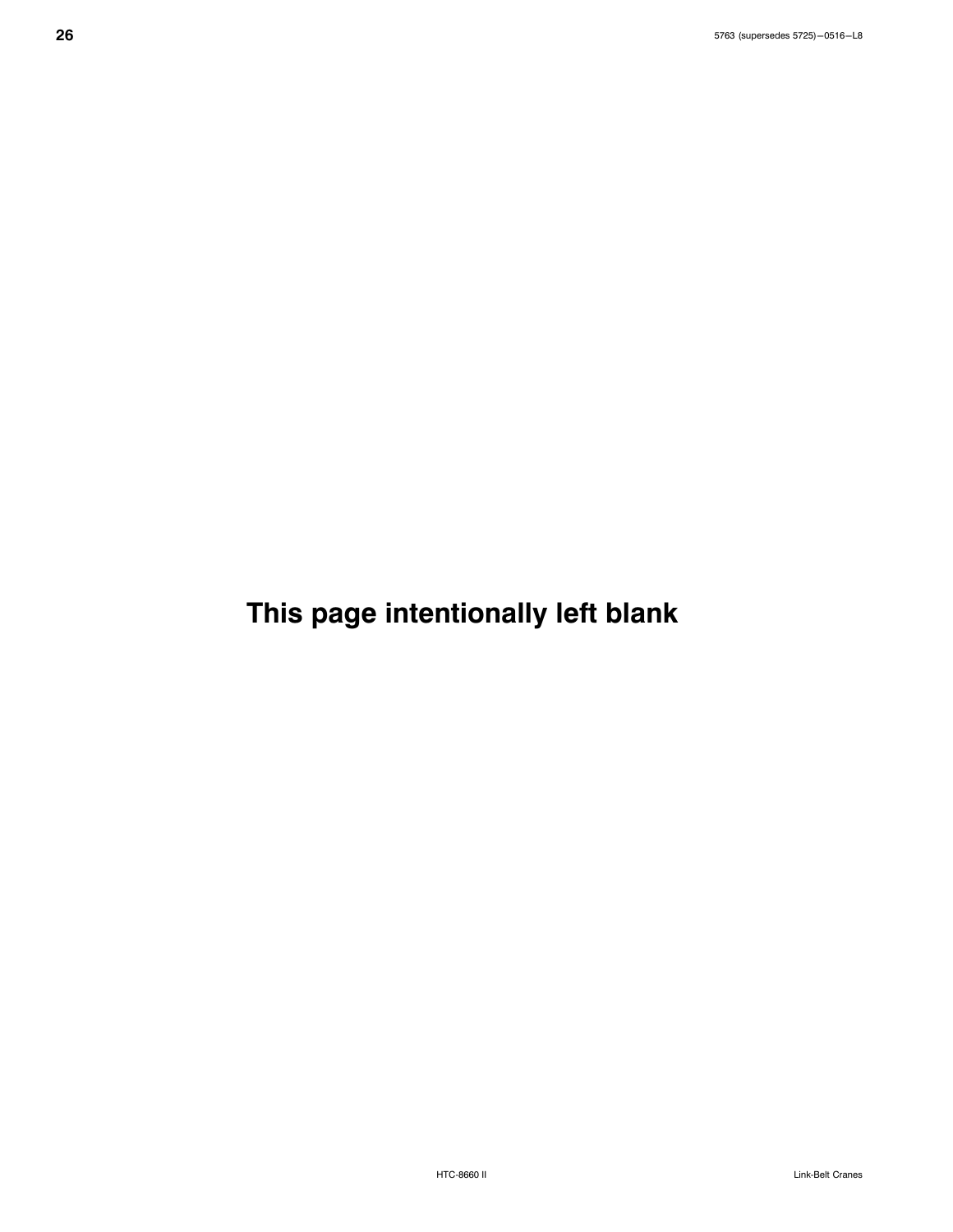**This page intentionally left blank**